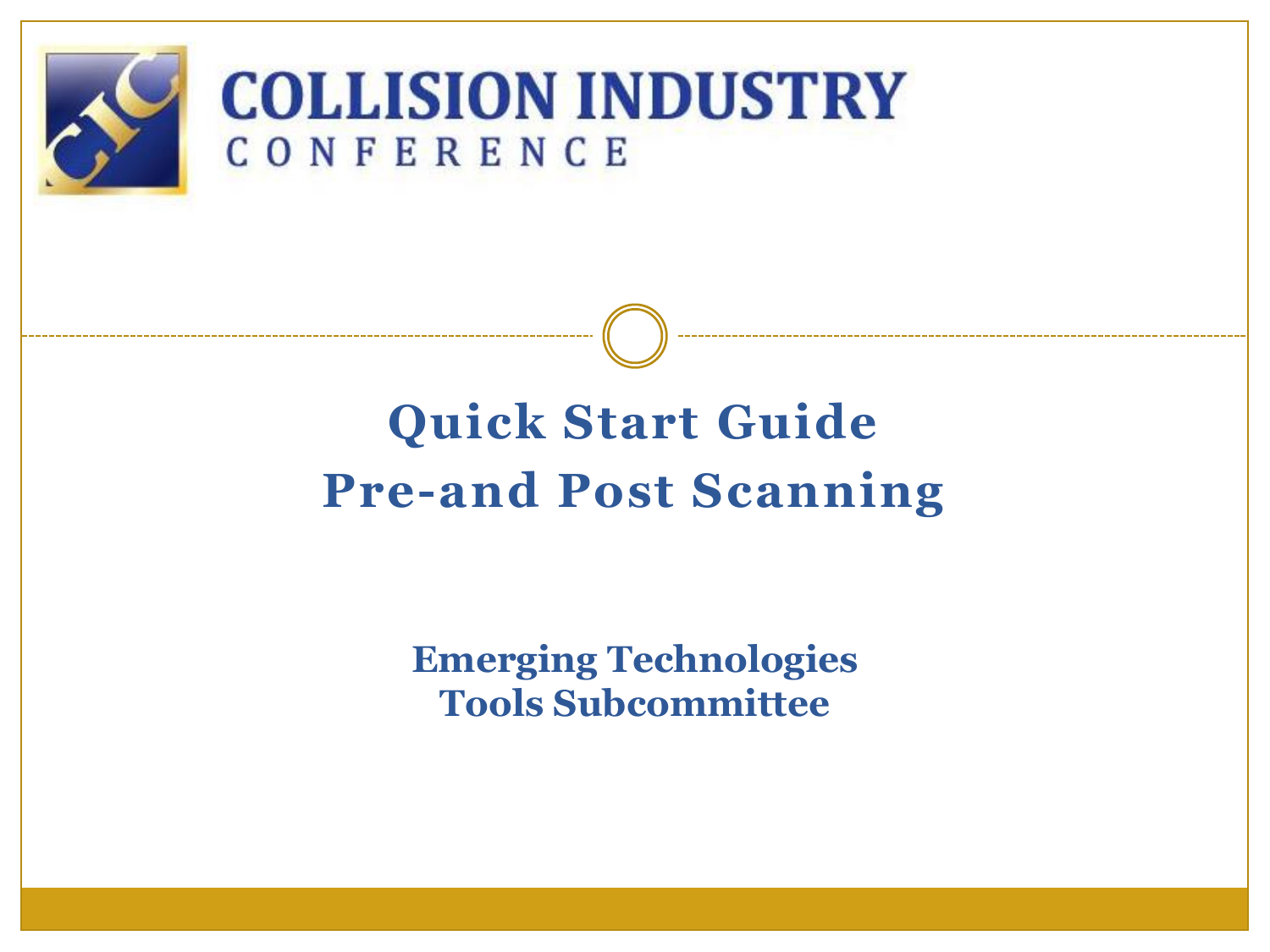### Table of Contents

**Page #**

|                | Getting started: Pre- and Post-repair scanning |
|----------------|------------------------------------------------|
| 4              | Research and evaluate before you act           |
| $\overline{5}$ | Review your shop's IT infrastructure           |
| 6              | Learn what is required for each manufacturer   |
|                | Service information                            |
| 8              | Review collision facility scanning options     |
| 9              | <b>Scan Tool descriptions</b>                  |
| 20             | Review your personnel's training needs         |
| 24             | Review SOPs to integrate scanning functions    |
| 25             | Understanding the data                         |

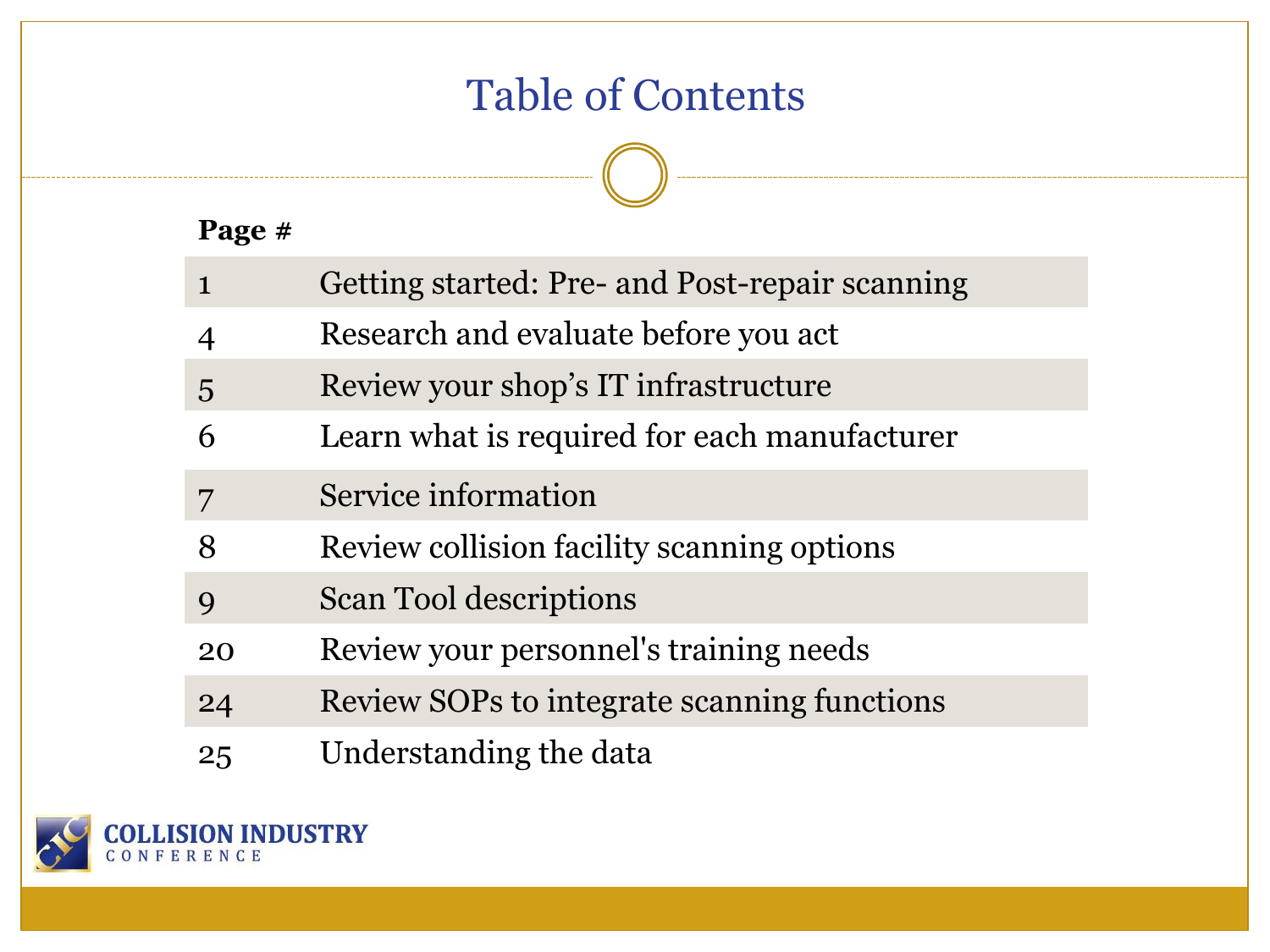#### Getting Started, Pre and Post Repair Scanning

Pre- and Post-scanning solutions available for collision diagnostics vary widely for applications and capabilities. Some tools or services are applicable for a "Triage" function before repairs or basic recalibrations and code clearing at the end of repairs.

Shop owners, managers, technicians, estimators etc. must understand the capabilities of each option and/or the capabilities of tools or service selections they make. Ensure the tool you choose also performs calibrations and module programming as body shops will handle more of these job functions in the future (not sublet).

Scan-Tools must have "enhanced" functionality for all electronically controlled systems including braking, lighting, park assist, airbag, stability control and more. Scan tools also vary by other types, such as hand held, PC-based software with vehicle interfaces (DLC cable connection to the vehicle). OEM scan tools, aftermarket multiline scan tools, specialty scan tools, and remote scan tools or services all vary by these types. A qualified technician, whether in-house or a remote service, who is proficient with diagnostic process and software management with access to OEM service information, is required to perform operations beyond basic code retrieval and clearing.

It is important to note that basic code readers and tools described as OBD-II "AKA Generic" are NOT effective for scanning systems beyond powertrain emission controls (engine and transmission).



**INDUSTRY**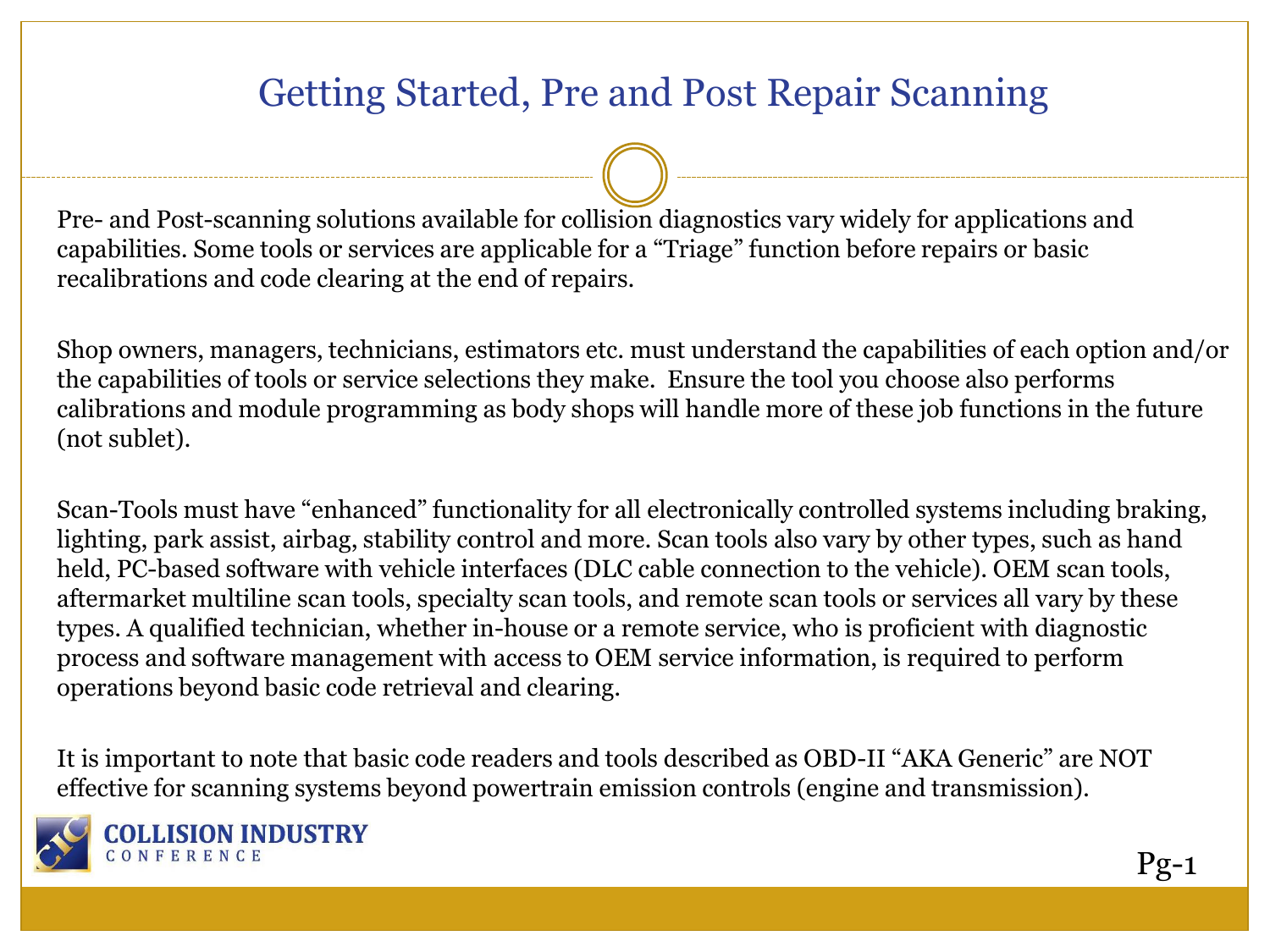



Pg-2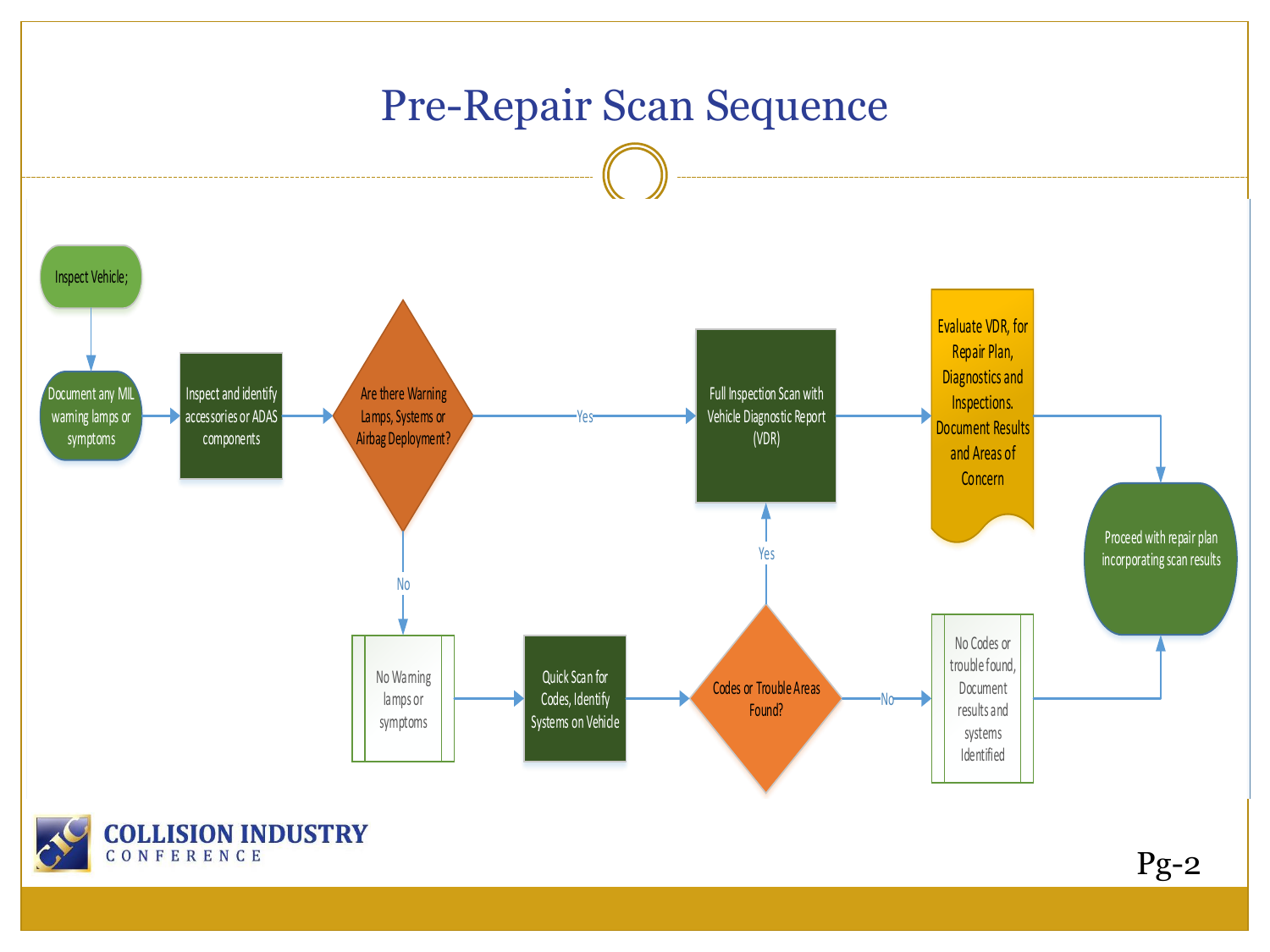

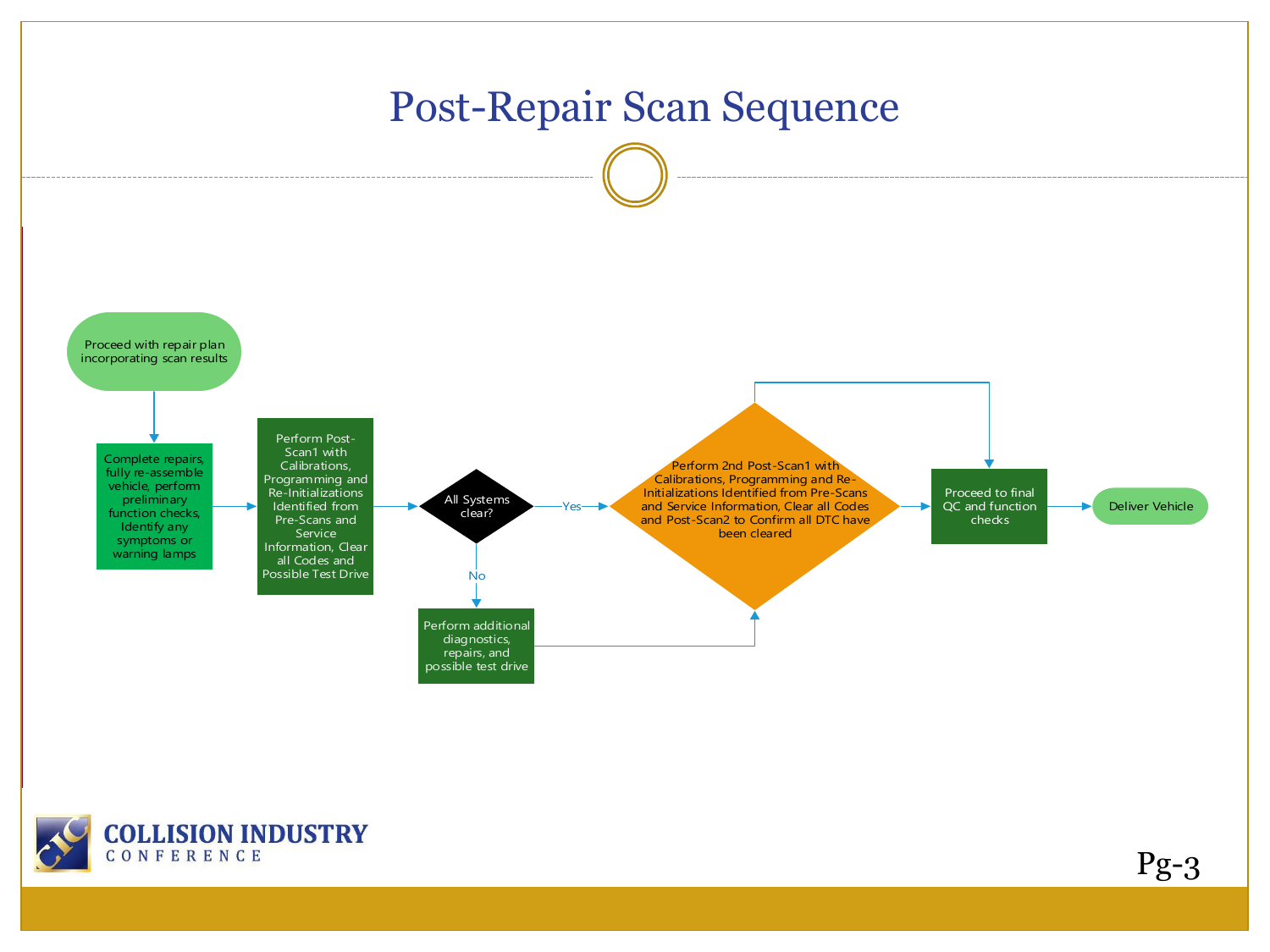#### Research & Evaluate Before You Act…

- Review current SOPs to integrate scan procedures into your operation
- Before you make a service provider or scan tool purchase decision, determine what you need and why based on your work mix and shop personnel skill sets
- Review your own shop data going back at least 6 months, and assign a percentage to each manufacturer line and model years for which you are certified or specialize in
- Decide how much your shop will handle vs. sublet: Pre-and Post- Scanning? Diagnostics? Calibrations? Programming? ADAS?
- What will your shops solution be? Remote Services? Sublet? Mobile Services? OEM Scan-Tools? Aftermarket Scan-Tools? Both?

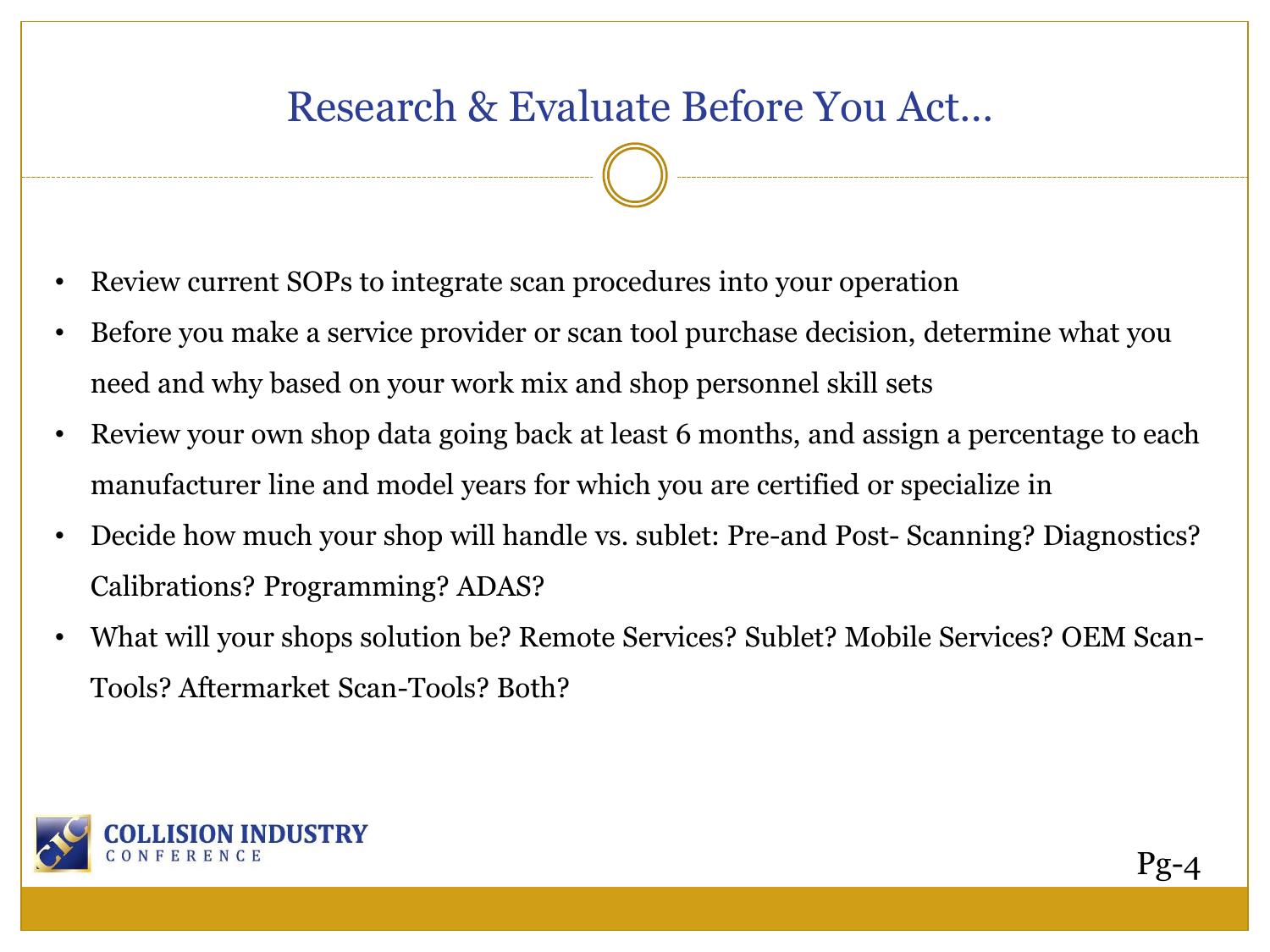#### Review Your Shop's IT Infrastructure

- Evaluate your shop's current IT (Internet and Wi-Fi) infrastructure and ensure it is up to date. Using scan tools and/or services will require a professional IT infrastructure with Wi-Fi and/or cabled access for a scan tool or service to download OEM files, scan tool updates, or for remote services
- Evaluation should be done periodically for all functions relying on IT infrastructure
- Perform preliminary test by using [www.speedtest.net](http://www.speedtest.net/) from a tablet or smart phone
- If download or upload speeds are slow, identify bottlenecks and make necessary corrections for scan-tool updates or remote services to operate smoothly

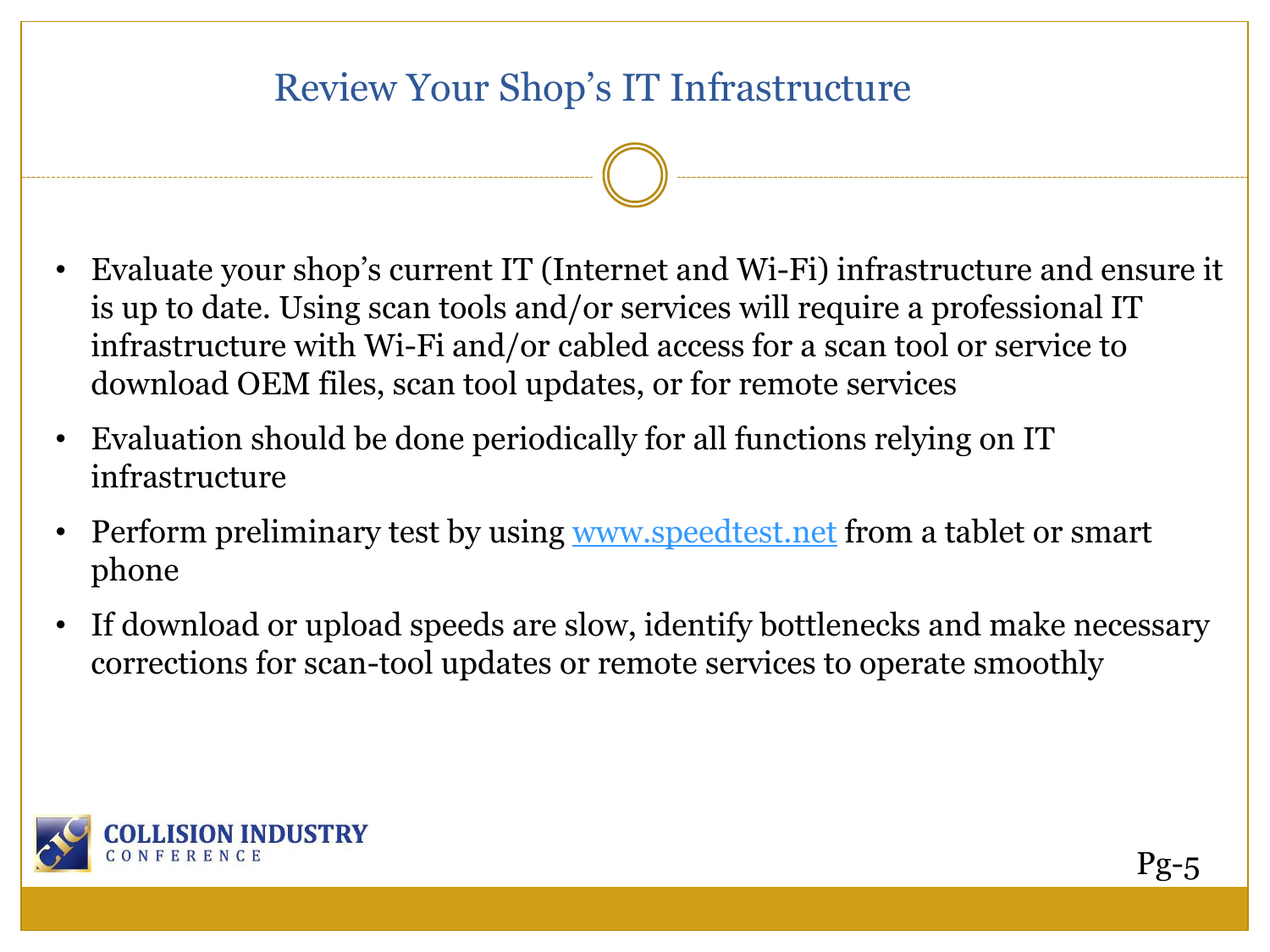# Learn what is required for each manufacturer OEM position papers and service information requirements  $CRIB$ <sub>cours</sub> **ALLDATA** One click does the trick... oerepairinfo.com **Mitchell RepairCenter<sup>®</sup>**<br>TechAdvisor **OLLISION INDUSTRY** ONFERENCE Pg-6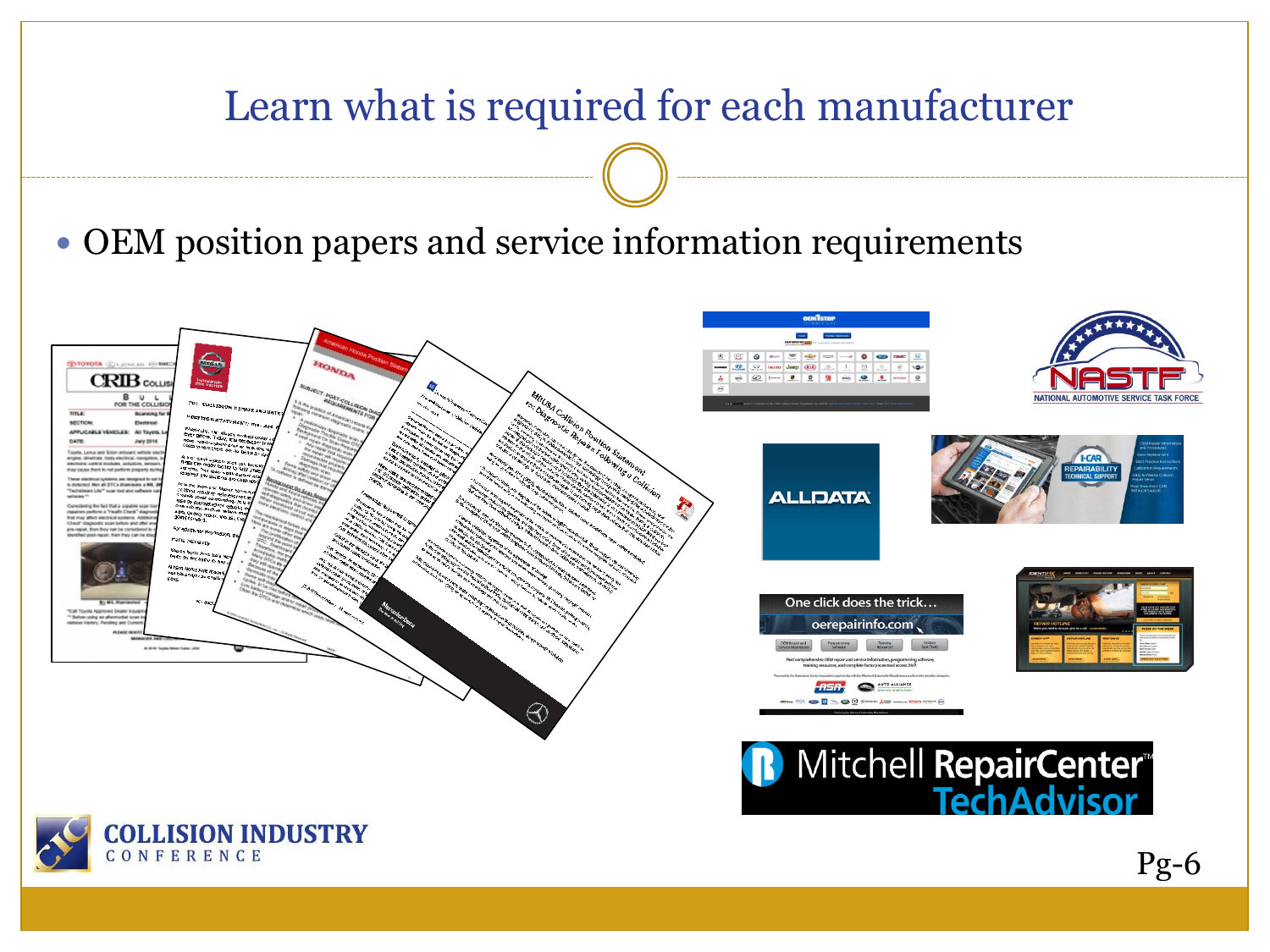- Service information is critical to determine required diagnostic scan tool functions and necessary calibration procedures based on vehicle damage and parts replacement or R&I
- Review service information needs; access, update, or acquire subscriptions as needed
	- ✓ Direct OEM Service Options, [www.oem1stop.com](http://www.oem1stop.com/)
	- $\checkmark$  3<sup>rd</sup> Party OEM Options: ALLDATA, Mitchell, IdentiFix, etc.









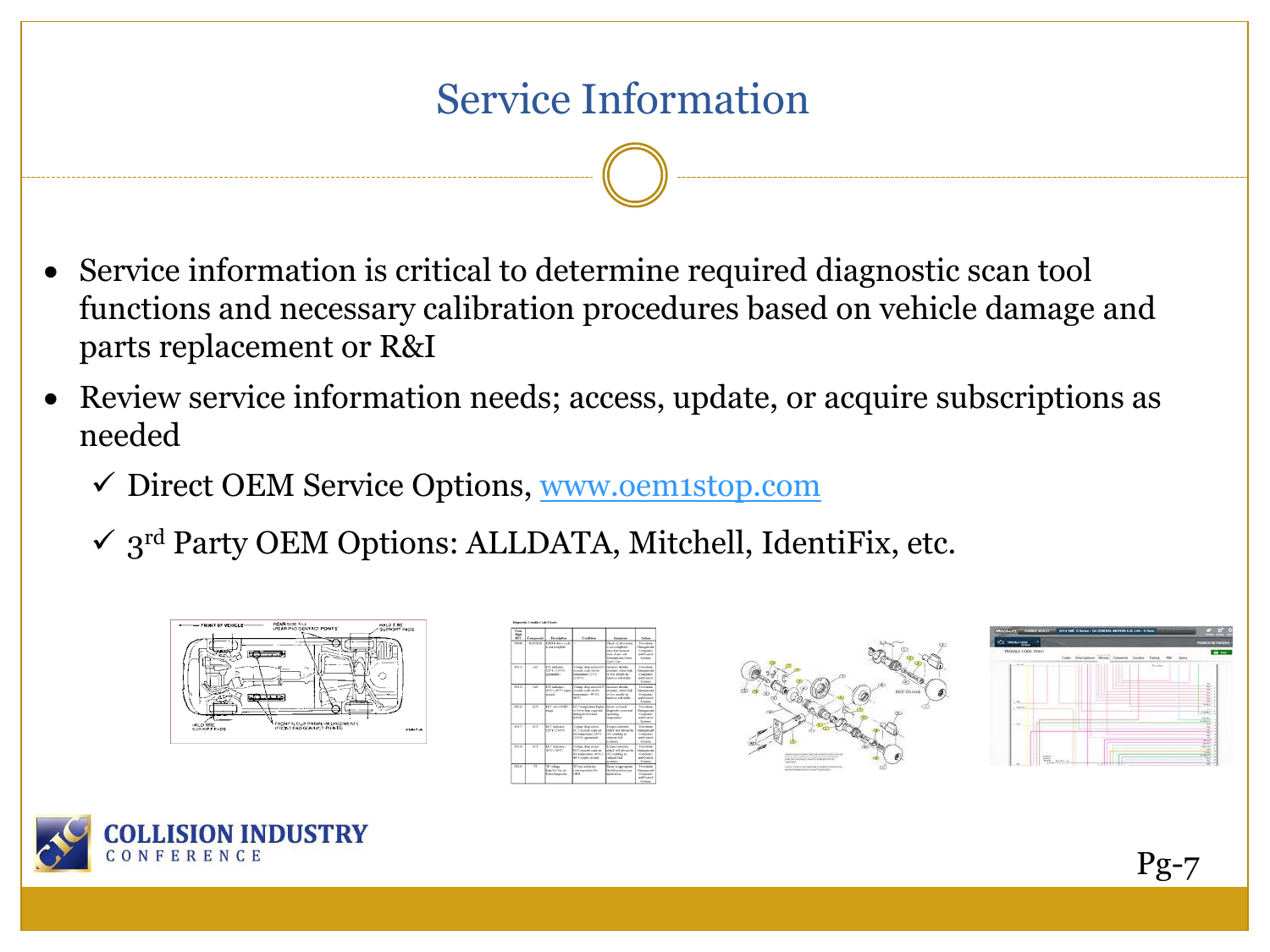#### Collision Facility Scanning Options

#### *Choose one or several of the following options:*



**"In House" Independent scanning** Purchase diagnostic tools Aftermarket and/or OEM scan tools

Get tech(s) trained in advanced diagnostics

Train or hire a dedicated mechanical/electrical/diagnostic specialist



#### **"In House" Remote Scanning and Diagnostic service providers**

Coverage, Coverage, Coverage

Review provider's capabilities for diagnostics, calibrations and module programming

Review additional equipment needed

Some training is needed



**"Outsource" Sublet to a mobile diagnostic specialty service**

Locate and establish relationship with mobile provider(s)

Review mobile provider's tool and service capabilities

Schedule services within mobile service availability



#### **"Outsource"**

#### **independent service**<br> **department**<br>
Locate nearby Dealers o **Sublet to a dealer or department**

Locate nearby Dealers or Independent specialty shops that service the vehicles in your work mix

Establish relationships with Dealer/Independent service departments

Schedule and transport for services

**OLLISION INDUSTRY** ONFERENCE

# Tool options for collision...... Pg-8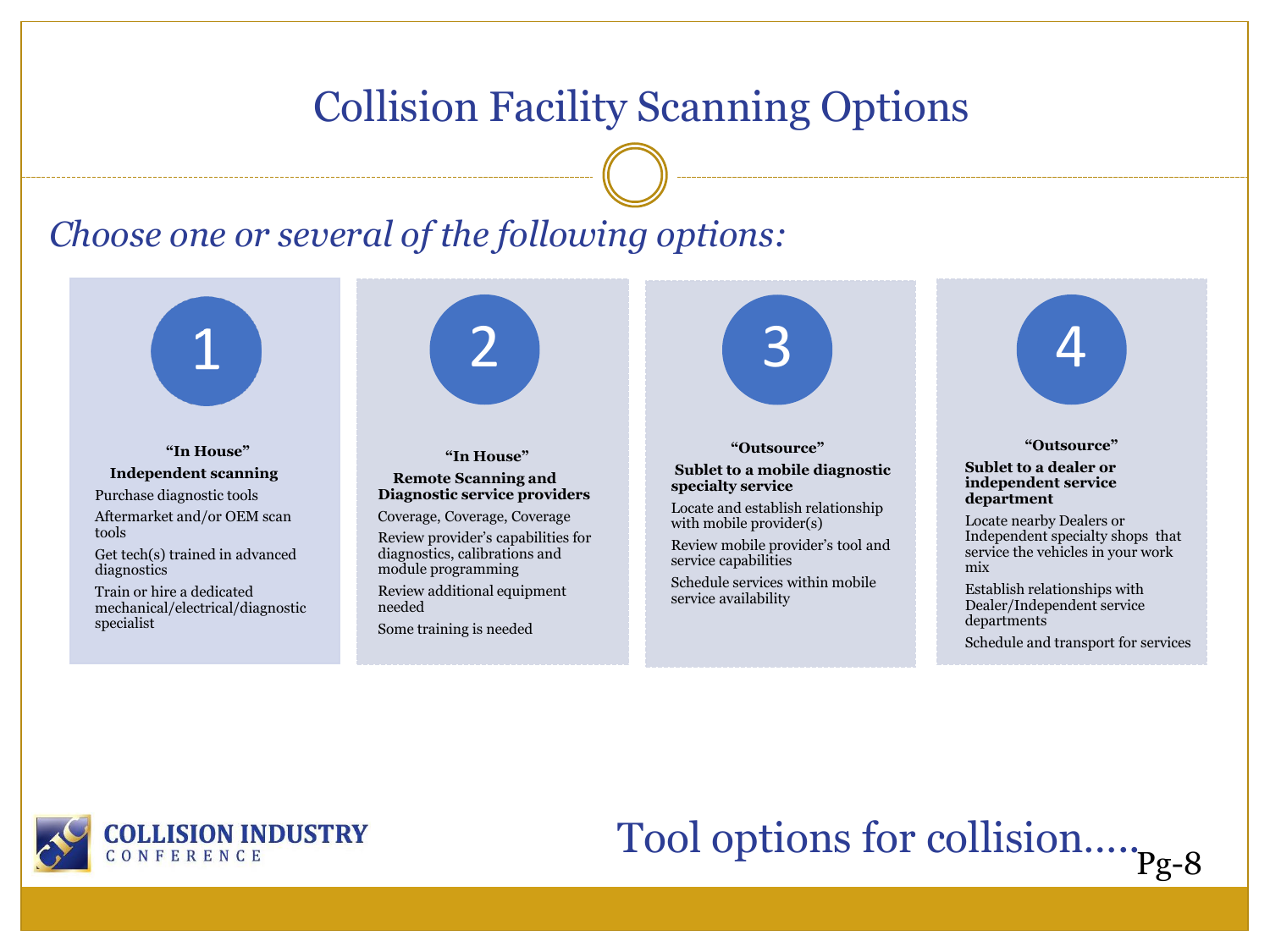- These tools use their manufacturer diagnostic protocols and are designed and supported for use in the specified OEM line of vehicles. Some of these tools can be very expensive to acquire and maintain.
- They are designed to be directly connected to a vehicle for ALL the functions required for a manufacture's capabilities in all areas of the vehicle.
- In the last few years OEM scan-tool software has become more accessible and is available for many manufacturers on short term subscriptions as needed.
- These software packages are PC based programs and use OEM validated J2534 interfaces that are compatible with the vehicles and software packages.

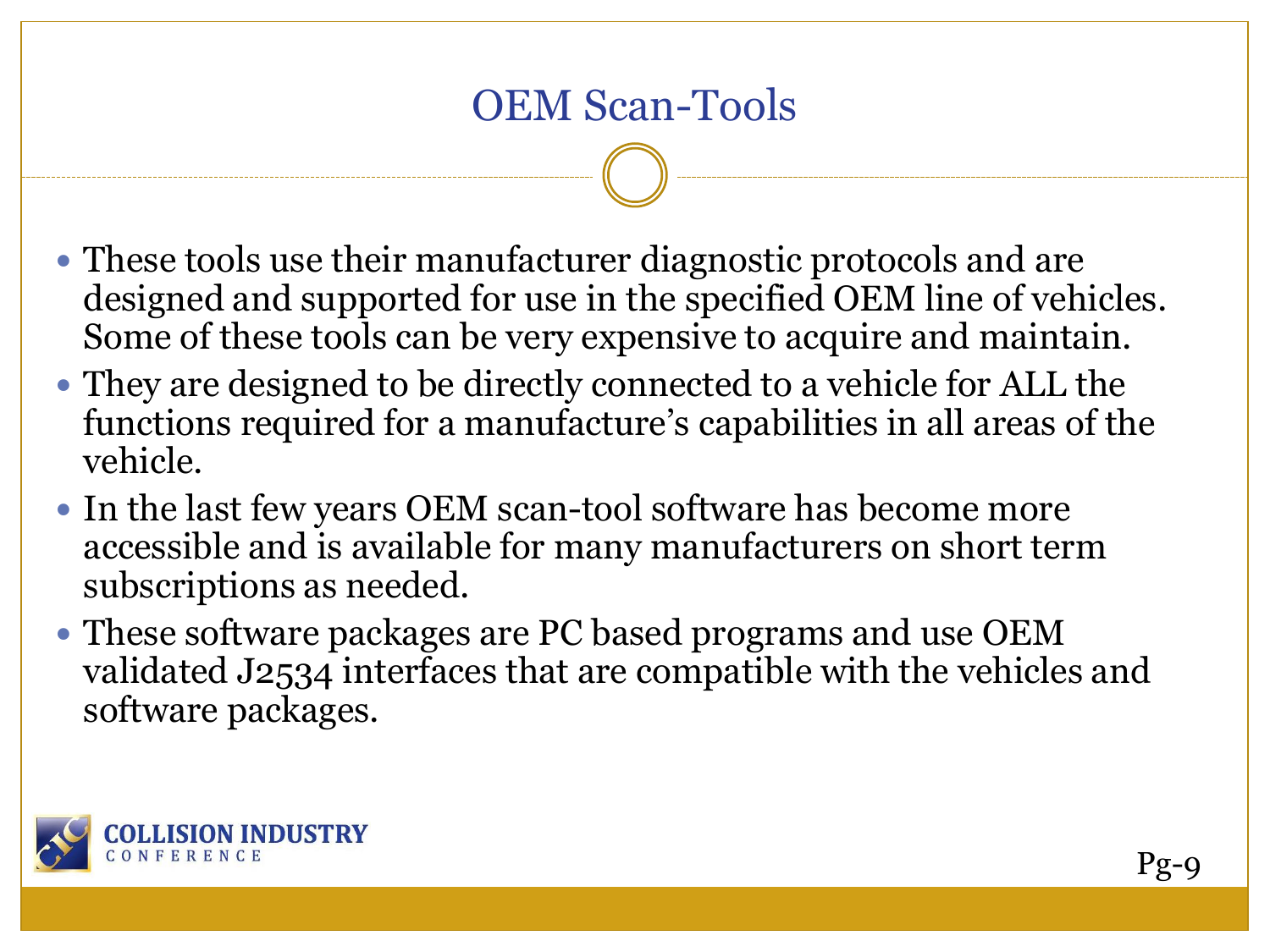#### OEM Scan-Tools

#### **Strengths:**

- OEM scan tool software updates are normally released shortly after or at the time new vehicle platforms or new model year is made available for sale or when updated programs to improve existing functions are released.
- This increases the likelihood of coverage and capabilities.
- Full coverage and functions available from OEM
- For a shop that specializes in 1 or 2 OEM manufacturers and employs a diagnostic specialist, an OEM scan tool approach may be the best solution.
- Includes module programming and set up capabilities (additional subscriptions required)

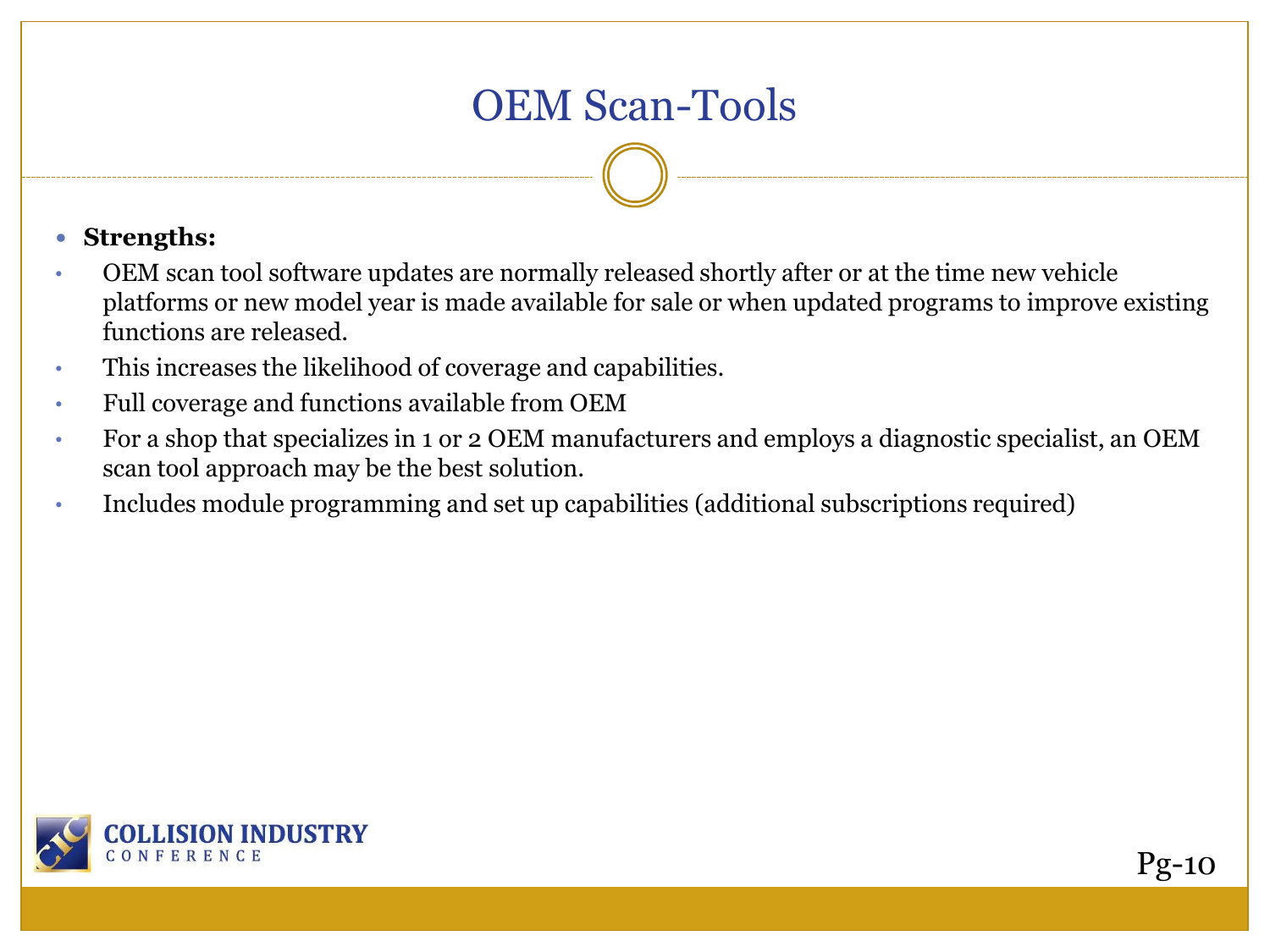#### OEM Scan-Tools

#### **Weaknesses:**

- These tools are limited to coverage of their respective OEM only.
- Separate scan tools and subscriptions are needed for each manufacturer and/or year range of vehicles serviced.
- Requires maintaining the software updates for tool and OEM subscriptions to obtain programming file downloads and service information needed to apply the functionality.
- Some manufacturers have multiple versions of their OEM scan tools that cover certain model years and may be available in either the original handheld design or as a PC application.
- Some original version OEM tools have been discontinued and replaced with emulated software programs.
- For some OEMs, the user must have multiple diagnostic platforms or scan tools for different models of vehicles as the newer platforms are not reverse compatible with older MY vehicles.
- Shop must employ and train diagnostic specialists proficient in diagnostics and scan tool use/maintenance
- Shop must document and bill procedures appropriately from each different tool.

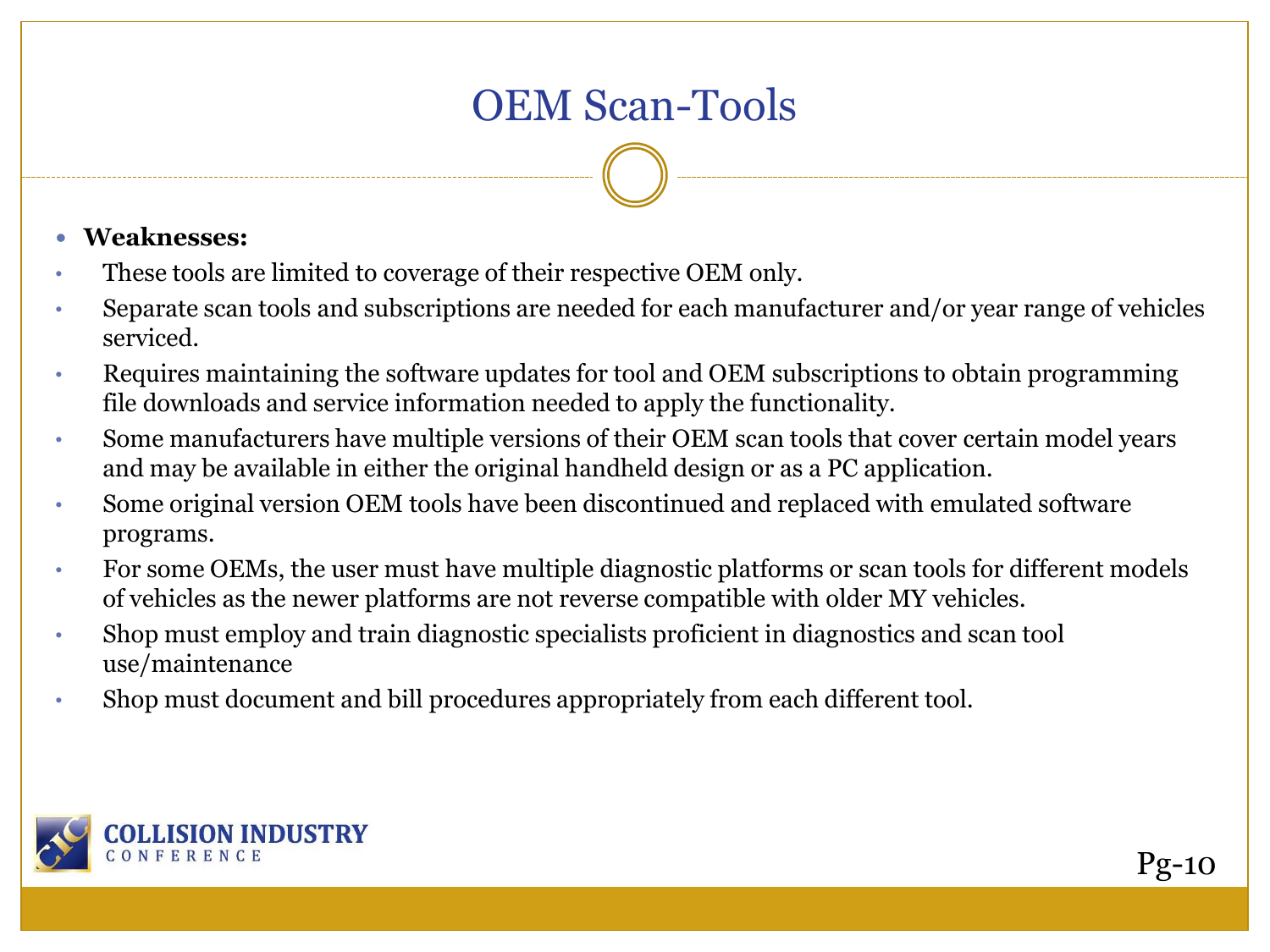### Aftermarket Scan-Tools

- A scan tool's ability to retrieve and clear trouble codes, acquire lines of data for multiple manufacturers to read sensor output, observe data, activate actuators or perform special re-learn or calibration functions depends on the tool.
- Some capabilities are common to almost all scan tools beyond OBD-II generic scanners to varying degrees.
- Higher-level, enhanced scan tools provide a decent number of lines of information and do a good job of giving information on numerous applications.
- The highest-level top tier aftermarket scan-tools contain most or all "re-learn" and calibration procedures. This will also vary by vehicle and the level of software in the tool.
- Today's aftermarket scan tools can be 6 months to 2 years behind for full procedures for the current model year release.
- Depends on the tool makers' ability to acquire and develop software.
- Some aftermarket tools have specialized coverages for "Asian" "Domestic" or "European" applications depending on the tool and tool manufacturer.
- Detailed description of varying levels of Aftermarket scan–tools follow

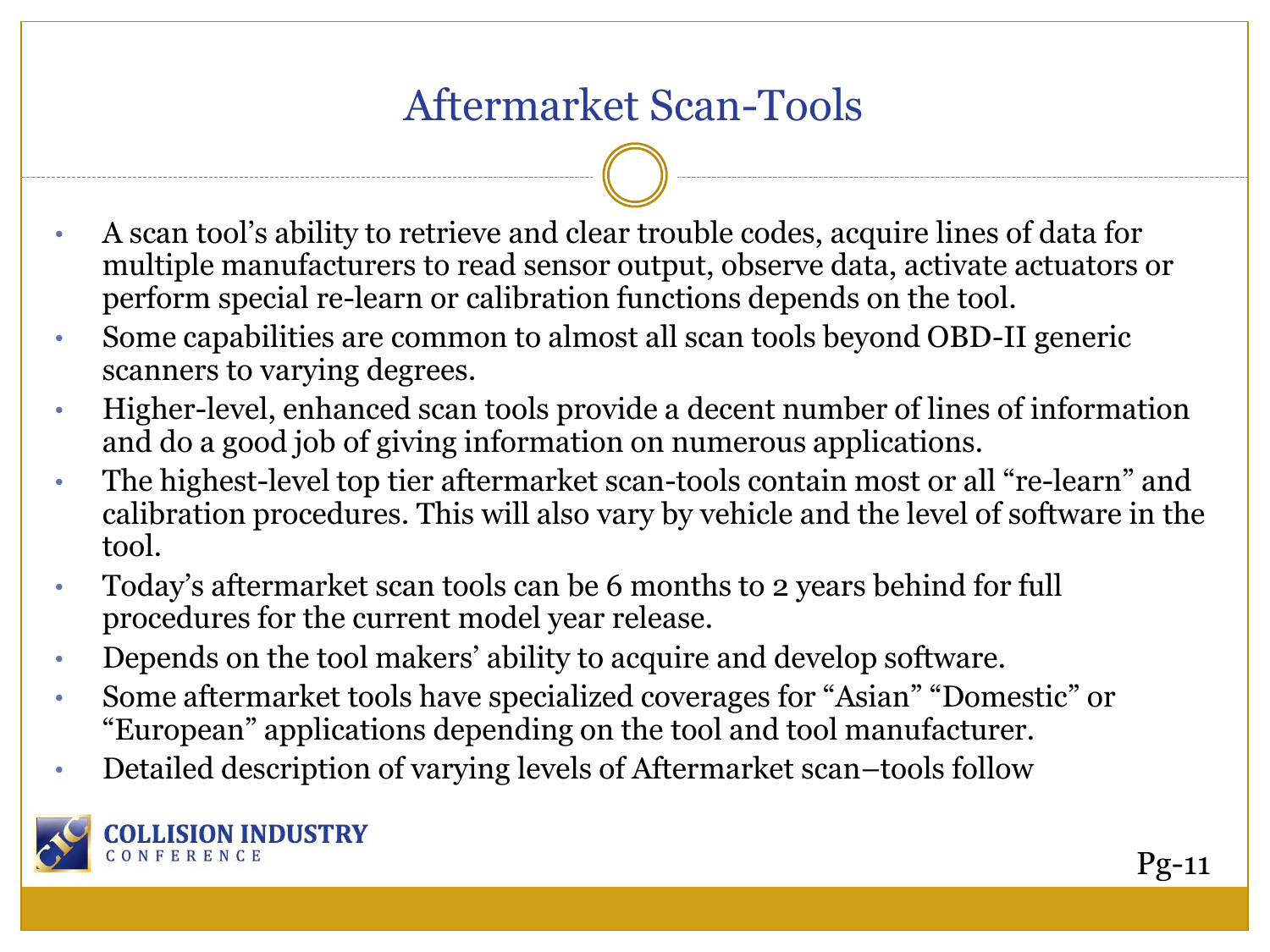### Top Tier Aftermarket Scan-Tools

- Contains OEM sourced software and coverage for all systems found in today's vehicles
- Model year coverage is typically 6 months within current model year
- Can be specific or limited to certain manufacturer groups (Domestic, Asian, European)
- Updates are typically available quarterly with some available more frequently.
- Includes codes and data for Chassis, Body and Powertrain
- Enhanced manufacture specific codes and data are available for most common systems. (Engine, Transmission, ABS, Air Bag, and many Body controls.)
- Coverage and capabilities vary depending on tool maker preference and/or software packages purchased by customer
- Contains most or all scan tool based calibration procedures such as; occupant detection, steering angle, yaw rate, active lighting, ADAS, etc.

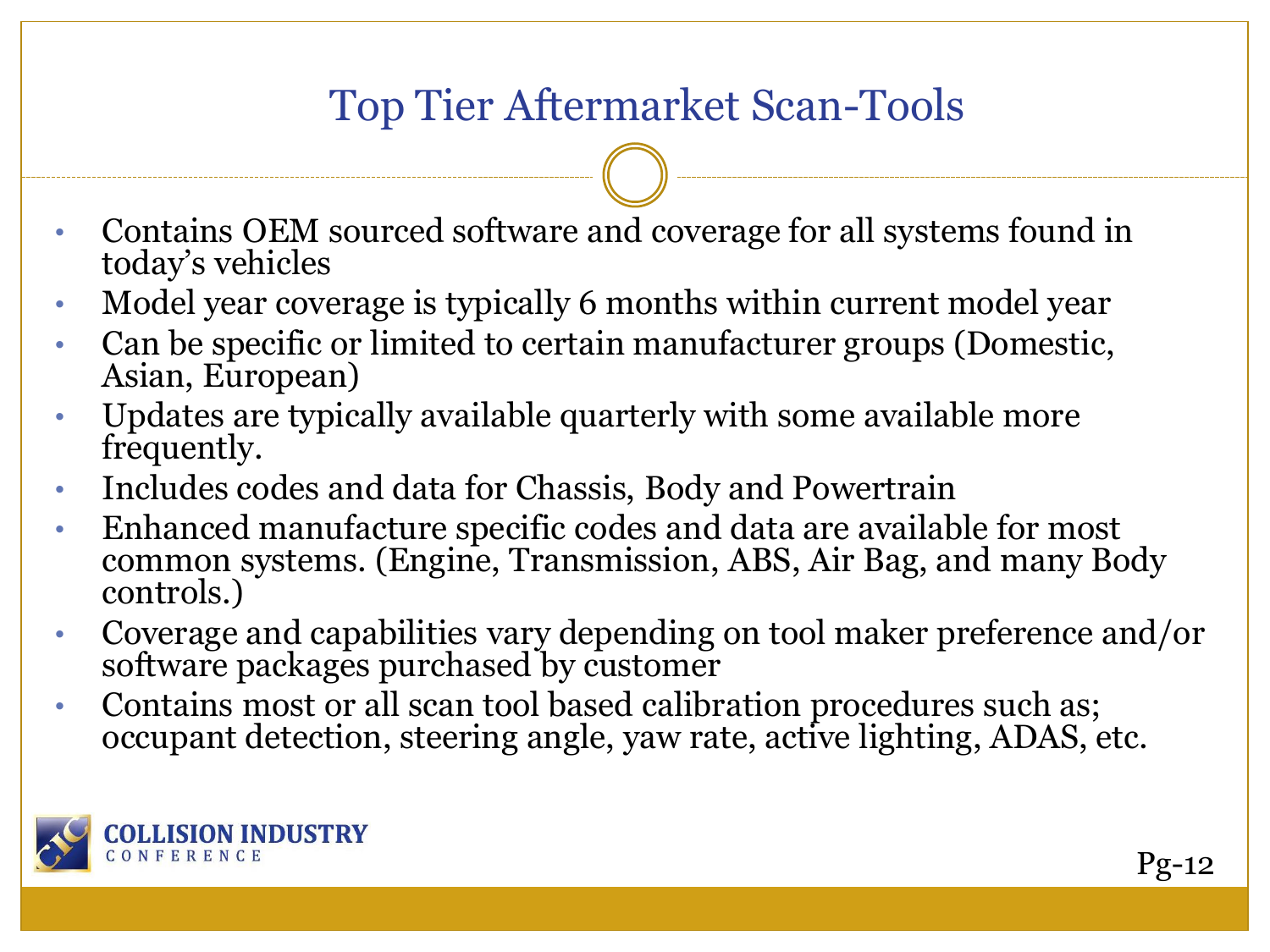### Advanced Aftermarket Scan-Tools

- Contains software and coverage for the most common systems found in today's vehicles
- Model year coverage is typically 1 or 2 years behind current model year
- Can be specific and limited to certain manufacturer groups (Domestic, Asian, European)
- Updates are typically released annually
- Includes codes and data for Chassis, Body and Powertrain
- Enhanced manufacture specific codes and data are available for most common systems. (Engine, Transmission, ABS, Air Bag, and many Body controls.)
- Coverage and capabilities vary depending on tool maker preference and/or software packages purchased by customer
- Contains many scan tool-based calibration procedures such as: occupant detection, steering angle, yaw rate, active lighting

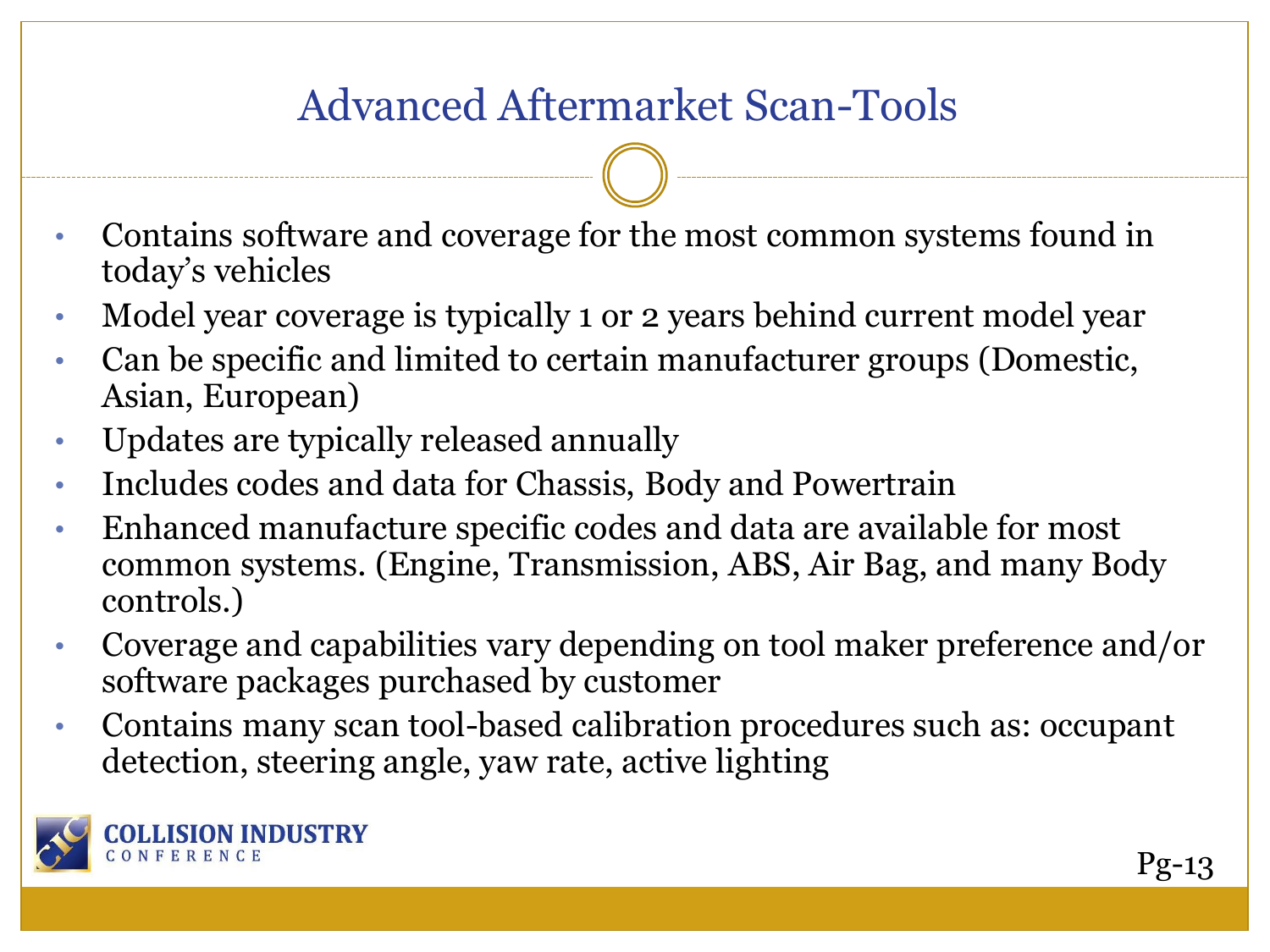### Mid-Level Enhanced Aftermarket Scan-Tool

- Contains software and coverage for the most common systems found in today's vehicles
- Model year coverage is typically 2- years behind current model year
- Can be specific and limited to certain manufacturer groups (Domestic, Asian, European)
- Updates are typically released annually
- Includes codes and data for Chassis, Body and Powertrain
- Enhanced manufacture specific codes and data are available for the most common systems. (Engine, Transmission, ABS, Air Bag, and many Body controls.)
- Coverage and capabilities vary depending on tool maker preference and/or software packages purchased by customer
- May contain most common scan tool based calibration procedures such as; occupant detection, steering angle, Idle learn.

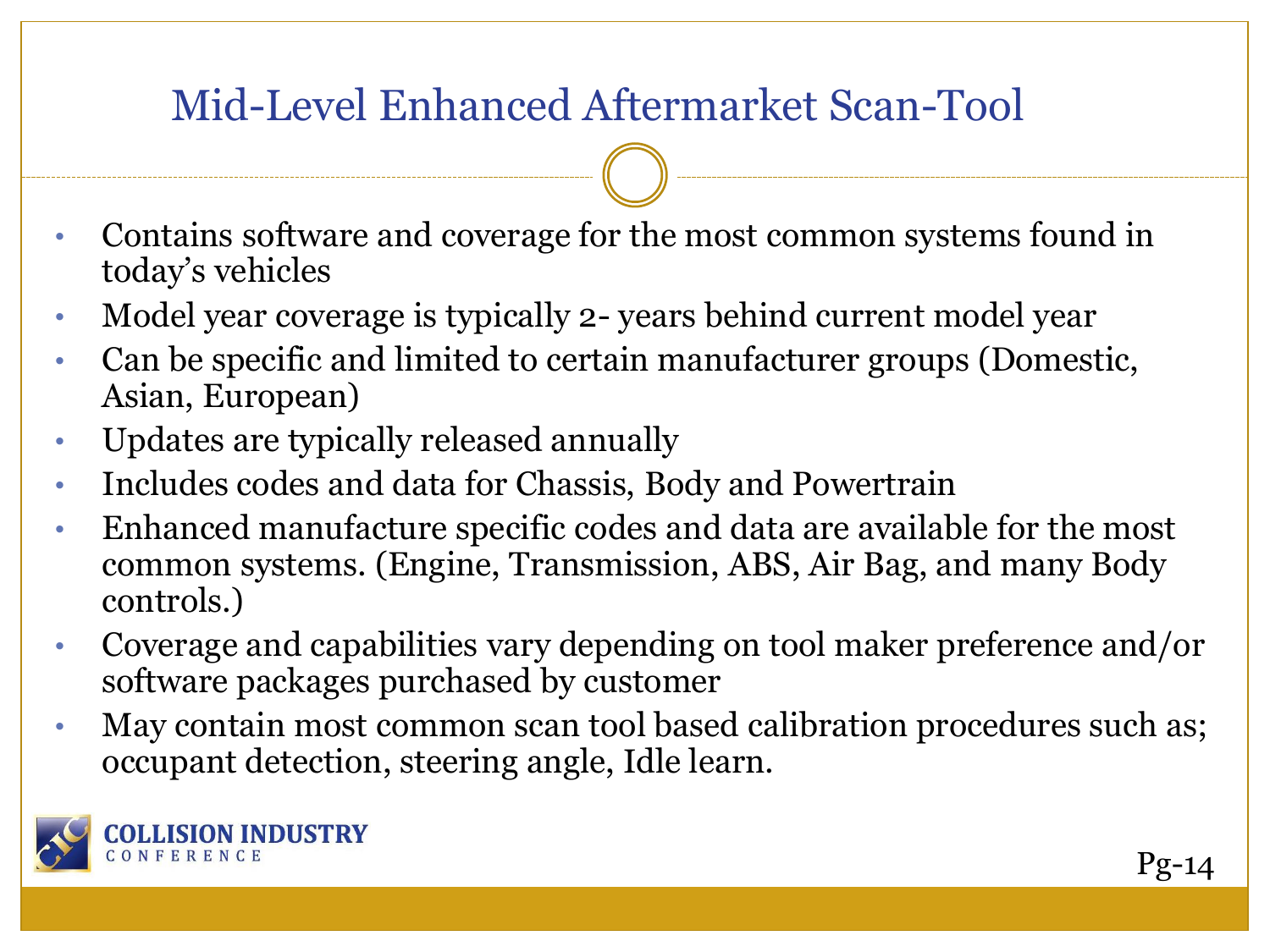### Basic Lower Level Basic Scan Tools

Basic OBD-II tools are **NOT** applicable for Collision Related Pre-or Post scanning

- Enhanced OBD-II
- Basic OBD-II with data stream
- Basic OBD-II Code Reader
- Body, Chassis and Airbag System functions are **NOT** included
- Manufacture coverage is dependent on the software purchased form the tool provider.
- Reads and clears emission-related generic trouble codes only
- Some can show if emissions-related test monitors have passed.
- Some include Freeze Frame data for emission related codes only

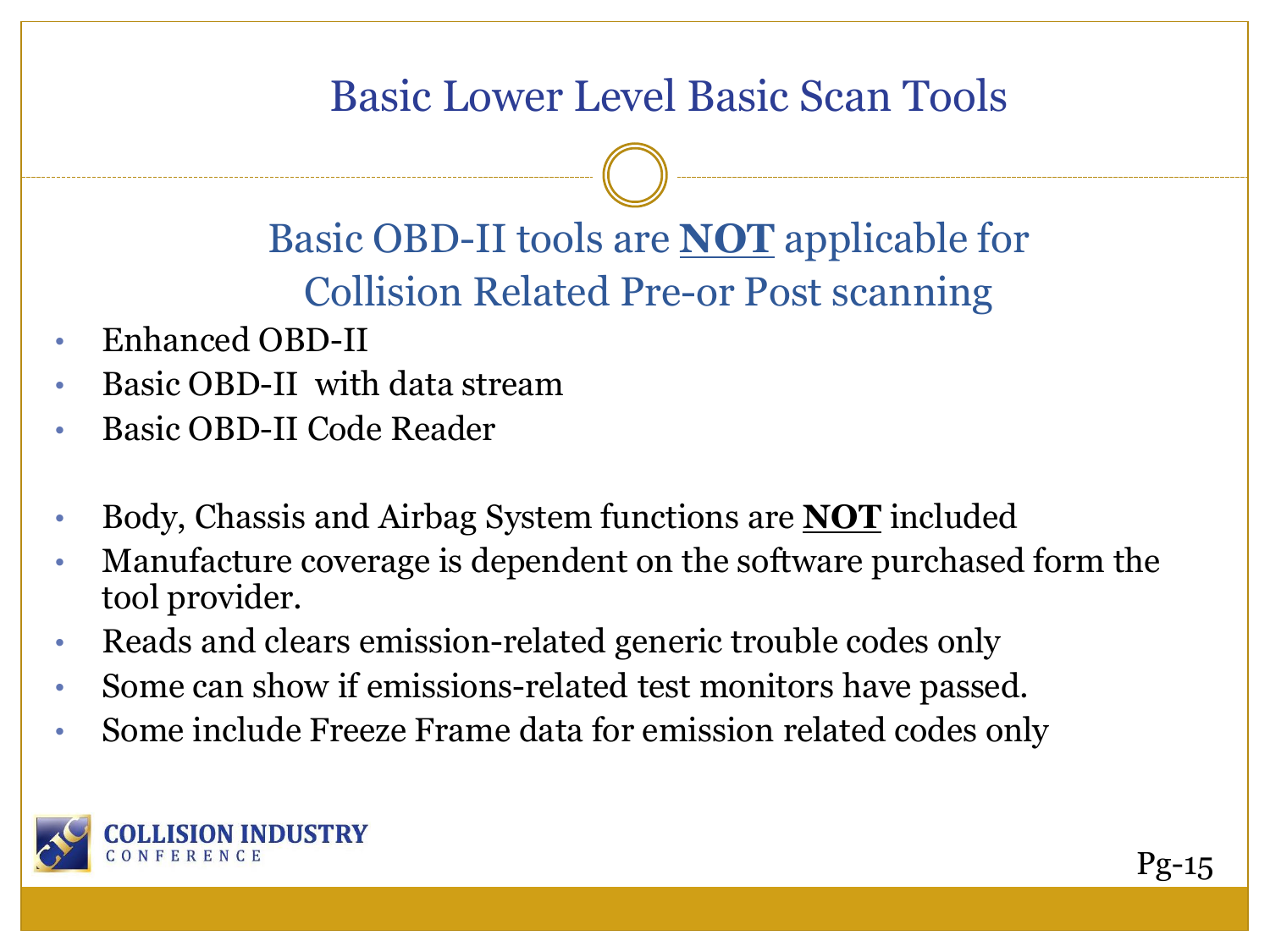### Remote Scanning and Diagnostic Service Providers

- Currently there are 2 different approaches to providing remote services with pre-and post-scanning, calibrations and programming capabilities.
- Capabilities and vehicle coverage vary by each approach
- These methods offer on-demand services that reduce or eliminate the need to transport vehicles.
- These methods may use aftermarket and/or OEM scan-tool sources and employ diagnostic specialists to operate scan-tools, interpret results and perform programming and/or calibrations
- There are distinct differences with each approach
- Several companies are researching and developing additional Remote Service Options

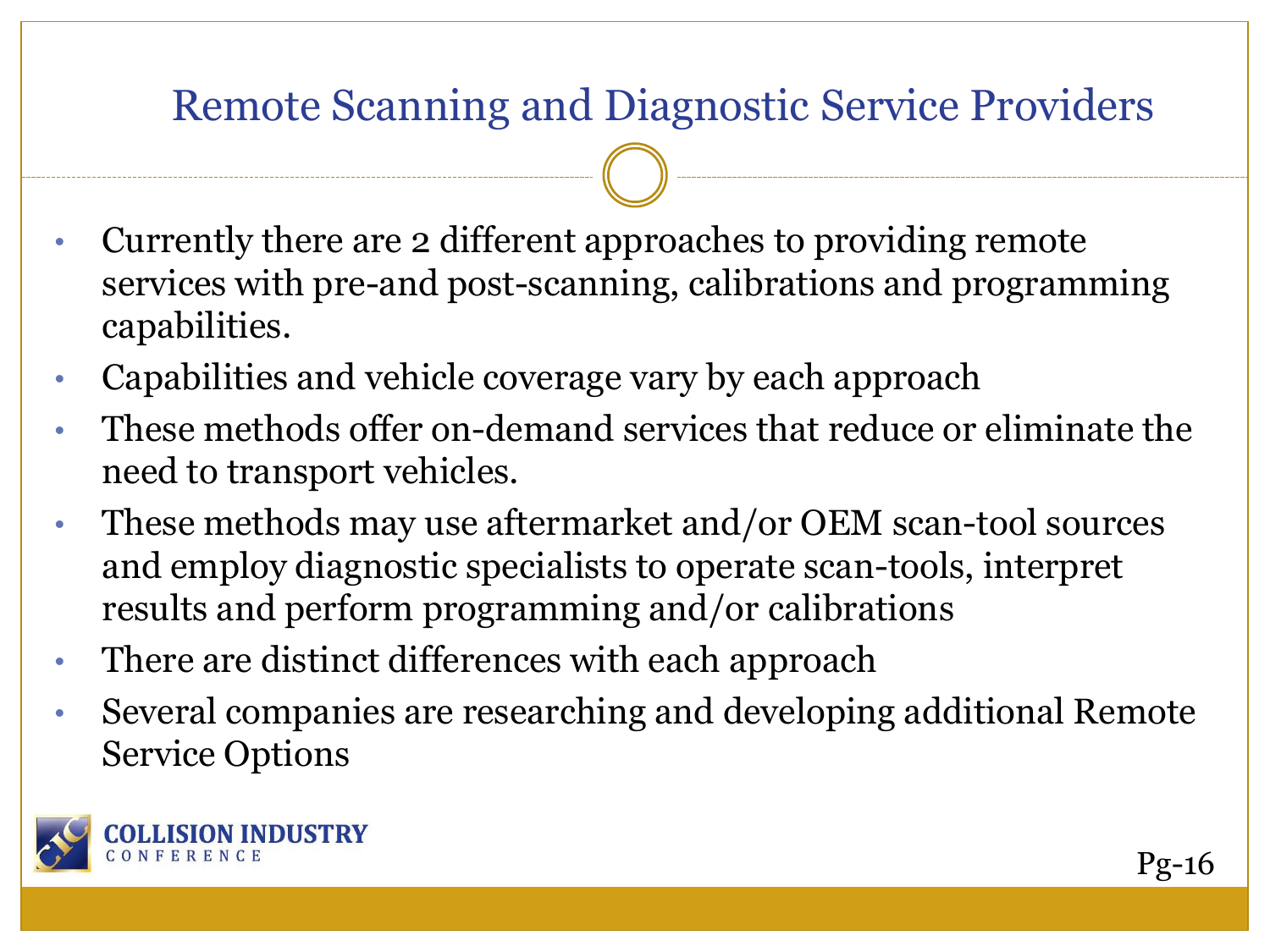#### Direct Connect Scan-Tool with Remote Access

- This method involves placing a scan tool system with both OEM J-2534 and OEM compatible 3rd party software directly connected to a vehicle.
- This scan-tool system is remotely accessed by Wi-Fi, cable, or cellular internet connection.
- Offers Self-Scan option for shop to perform pre or post-scans independently
- This method allows a diagnostic specialist to remotely log into the tool and take control to select the appropriate software and functionality needed for the vehicle connected.
- A remote diagnostic technician performs the scan-tool procedures needed for pre-or post-repair, scan data analysis, diagnostic functions, system calibrations or module programming in conjunction with available OEM and aftermarket service information sources.
- Vehicle communications stay resident at the vehicle the way scan tools are designed and intended to be used by the scan tool manufacturers.

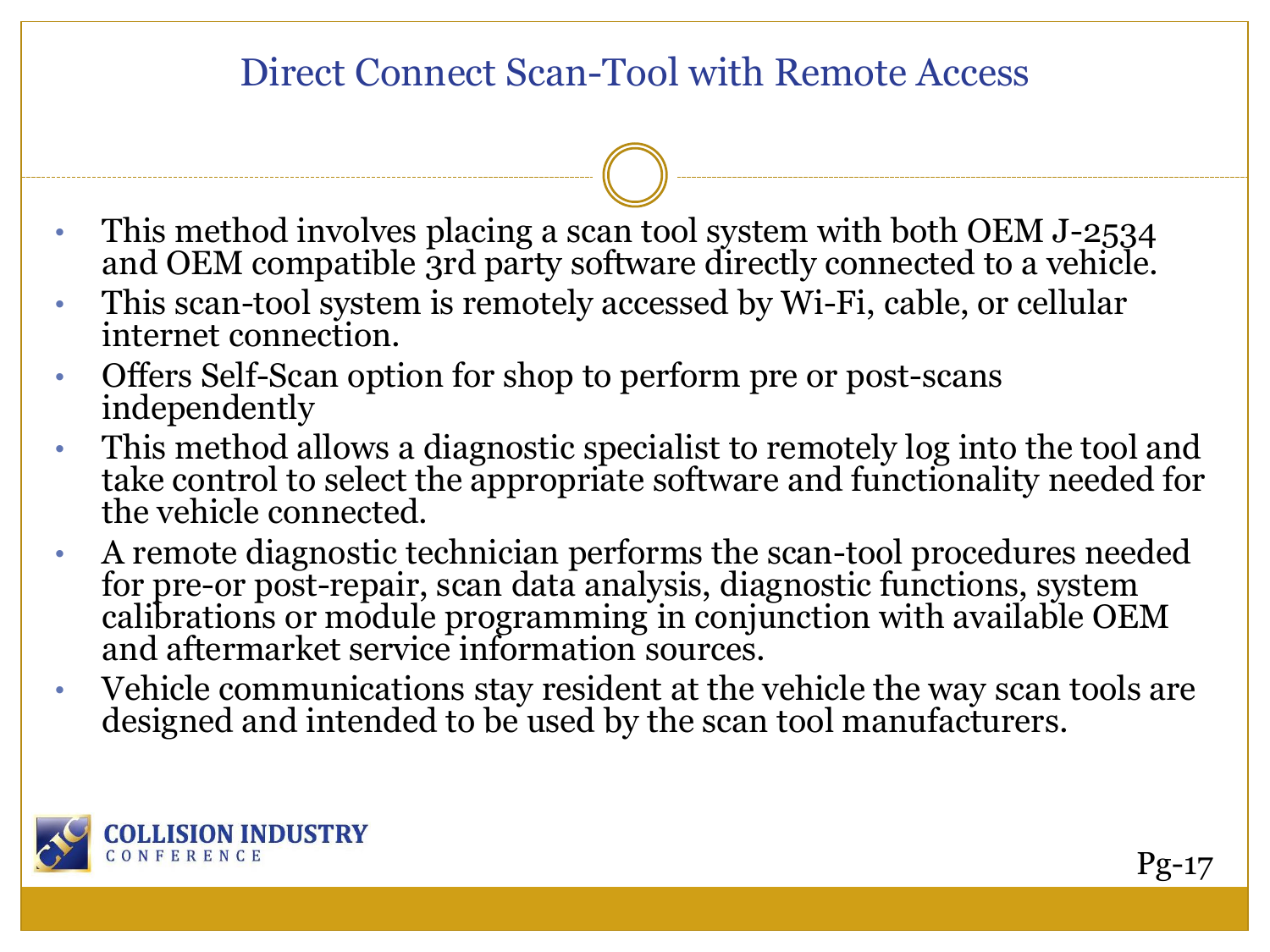#### Remote connected Scan-Tool via aftermarket IP connected interfaces

- This method is a patented process exclusive to the specific service provider.
- The hardware is an aftermarket communication interface that connects a vehicle's DLC port for conversion to TCIP (internet language) and transmitted to another aftermarket interface for conversion and connected to a scan-tool in a location other than the vehicle.
- Scan-tools are operated by diagnostic specialists who interpret vehicle data and codes with recommendations.
- A remote diagnostic technician performs the procedures needed for pre-or post-repair scan analysis, diagnostic functions, system calibrations or module programming in conjunction with available OEM and aftermarket service information sources.
- Scan-tool commands or procedures are then transmitted from the remote location back to the vehicle.
- Offers Mobile Technician assistance in some areas

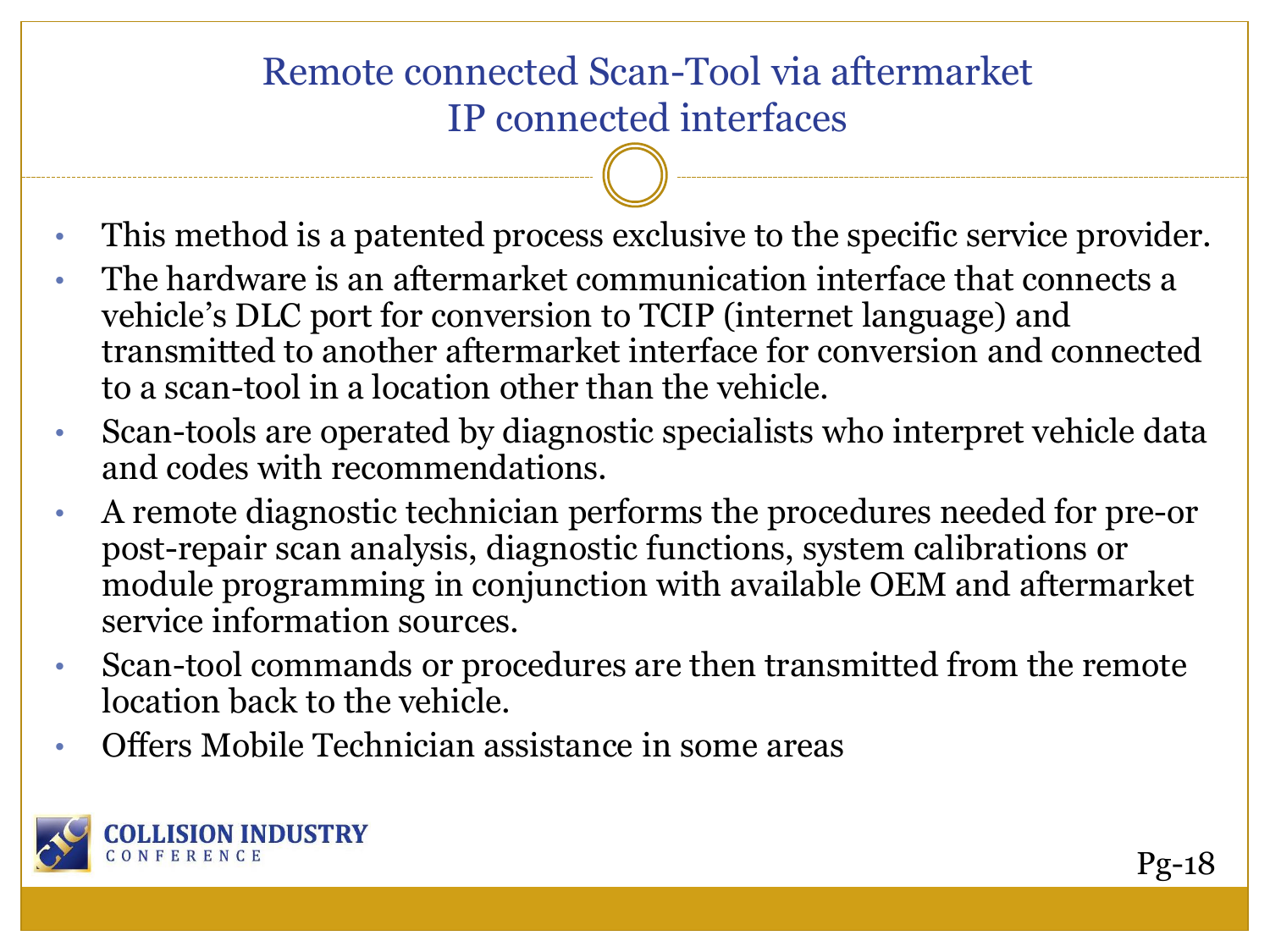#### Outsource: Sublet to a Mobile Diagnostic Specialty Service

Mobile service providers can take the pressure off a shop to acquire and maintain scan tools as well as performing hands on procedures beyond what a scan tool is capable of by itself. Mobile service providers usually have an assortment of aftermarket and OEM tool sources on hand appropriate for the procedures needed. Mobile technicians should have the equipment and ability to perform replacement module programming

#### **Strengths:**

- Eliminates shop's need to employ and train diagnostic specialists
- Eliminates shop's need to purchase and maintain equipment
- Mobile service provider provides scan tools and equipment appropriate for services needed
- Module programming is available (depending on providers equipment and subscriptions)
- Security functions possible if mobile service provider has LSID registration
- Mobile service provider can perform hands on functions independently without shop personnel involvement
- Sublet invoice is provided

#### **Weaknesses:**

- Some markets may not have available service providers
- Scheduling and availability of mobile services can delay work flow
- Work needed can be limited to a mobile tech's equipment and skill area (some mobile tech services are specialized)
- Scheduling conflicts can prohibit scanning or calibration functions resulting in shops going forward with repairs or delivery without a full assessment of a vehicle.

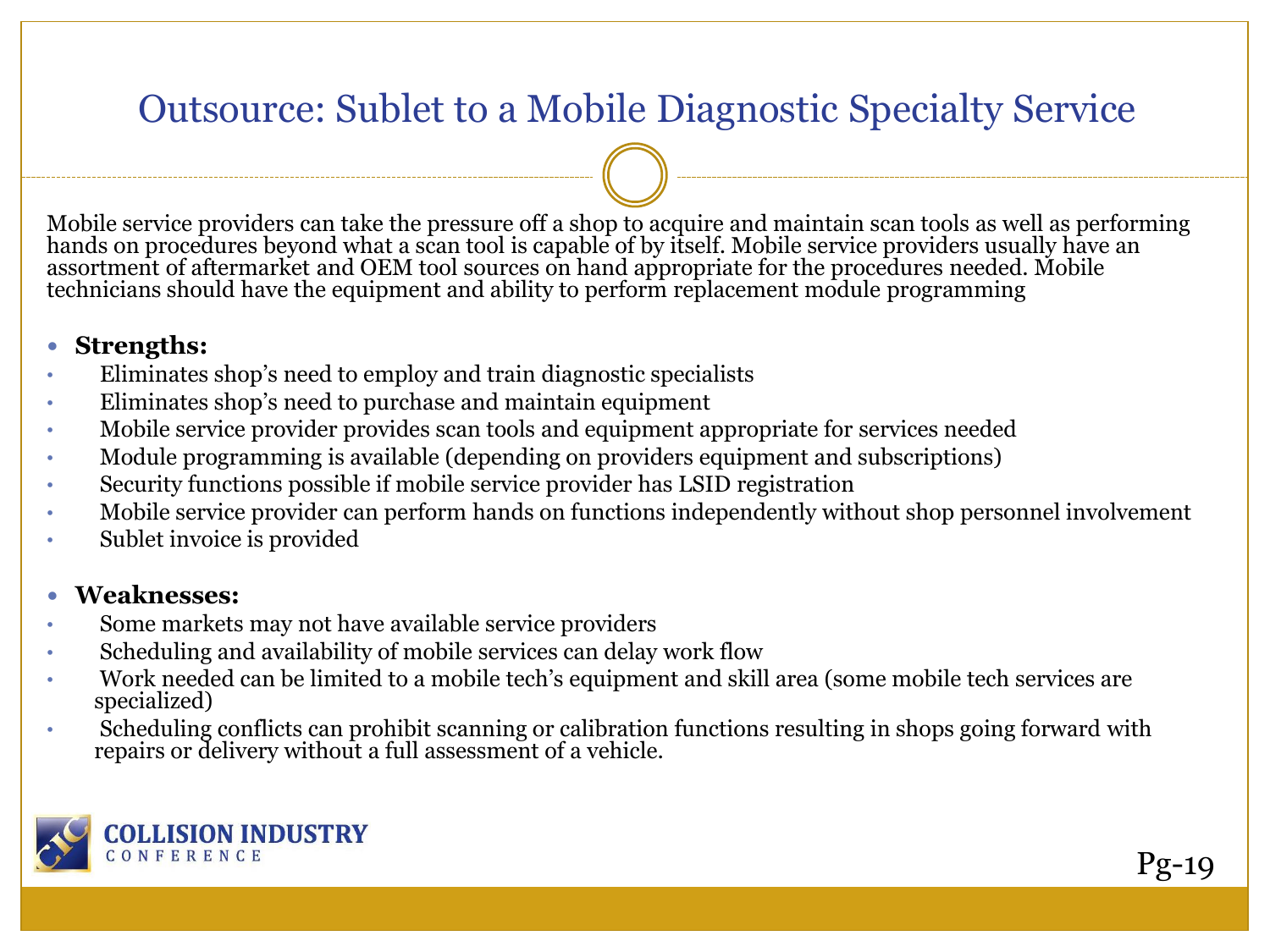#### Outsource: Sublet programming, calibrations, and advanced diagnostic functions to a dealer or diagnostic specialty shop

This is a time-consuming process and is usually done after repairs have started and additional problems are present. Increases cost due to towing and rental expense. This is not feasible for a pre-repair or estimate process during blueprinting stage of repair estimate.

#### **Strengths:**

- Module Programming is available
- Dealers can obtain security ID to perform security related component initializations
- ADAS calibrations available
- Same as mobile service provider

#### **Weaknesses:**

- Increased cost transporting vehicle
- Increased cost per service
- Scheduling and wait time for diagnostic procedures
- Dealer services are limited to their OEM franchise
- Increases cycle time and rental expenses
- Non-dealer sources may be limited in capability

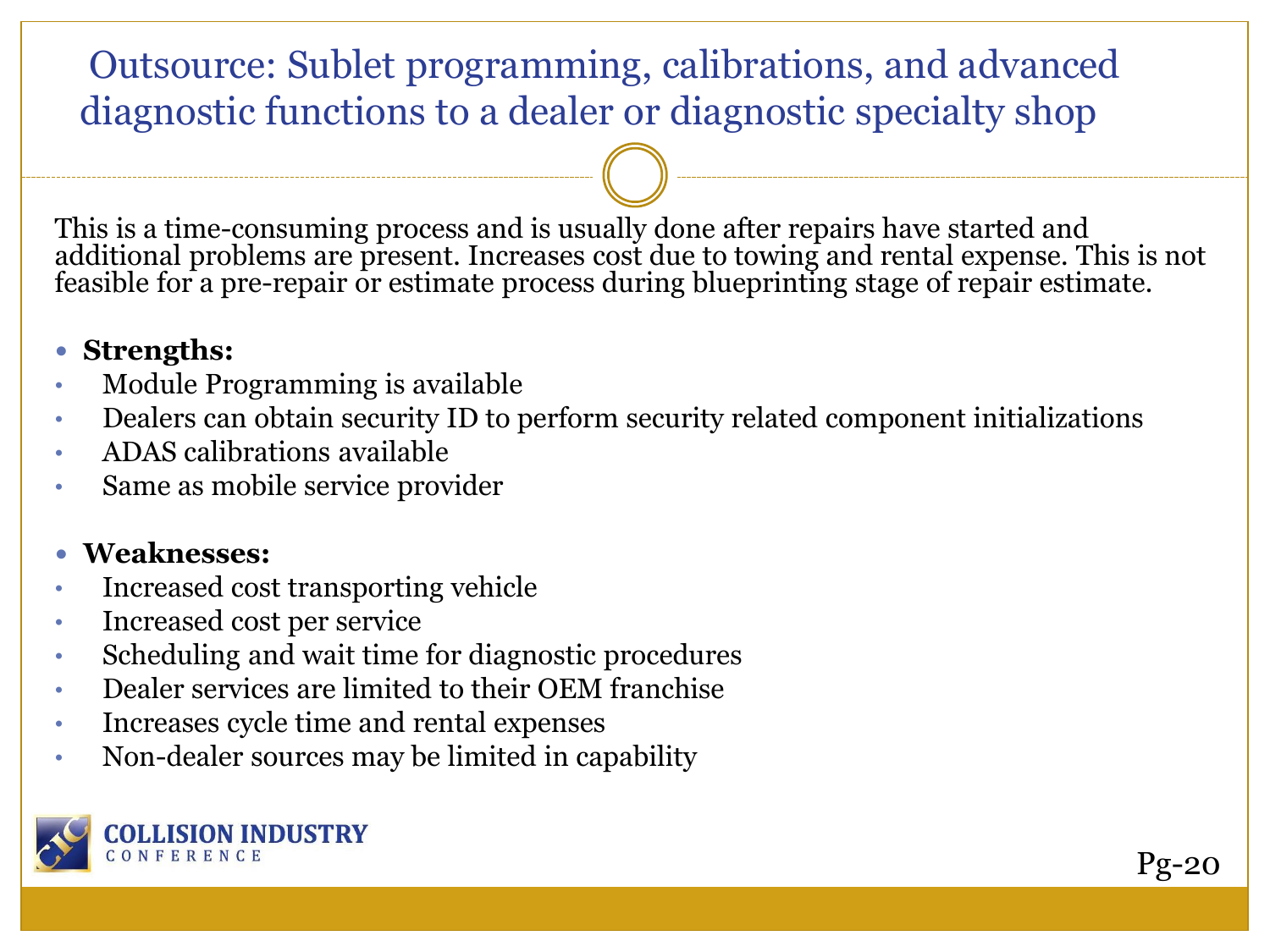#### Review your personnel's training needs



Review past experiences and/or known capability gaps

Review your work mix by YMM and severity for specific manufacturer training needs

List specific repairs, procedures, and diagnostic difficulties that have affected your CSI, Profitability, and Cycle Time

Identify calibration or diagnostic procedures you may have been missing

1 (2) 3

Review shop personnel skills

Select a candidate for training in basic electrical and on-car diagnostic testing as needed

Consider recruiting and hiring a diagnostic scanning/calibration specialist

Consider training administration personnel in identifying and documenting diagnostic procedures.

I-Car www.i-car.com/Home/Educational-[Programs/Vehicle-Technology-Specific-](http://www.i-car.com/Home/Educational-Programs/Vehicle-Technology-Specific-Training)Training

ATG, Automotive training group [www.atgtraining.com](http://www.atgtraining.com/)

CARQUEST Technical Institute

[www.ctionline.com](http://www.ctionline.com/)

Bosch Technical Training

[https://aviondemand.com/bosch](https://aviondemand.com/bosch-training/technical-training/)training/technical-training/

OEM Training Sites



Pg-21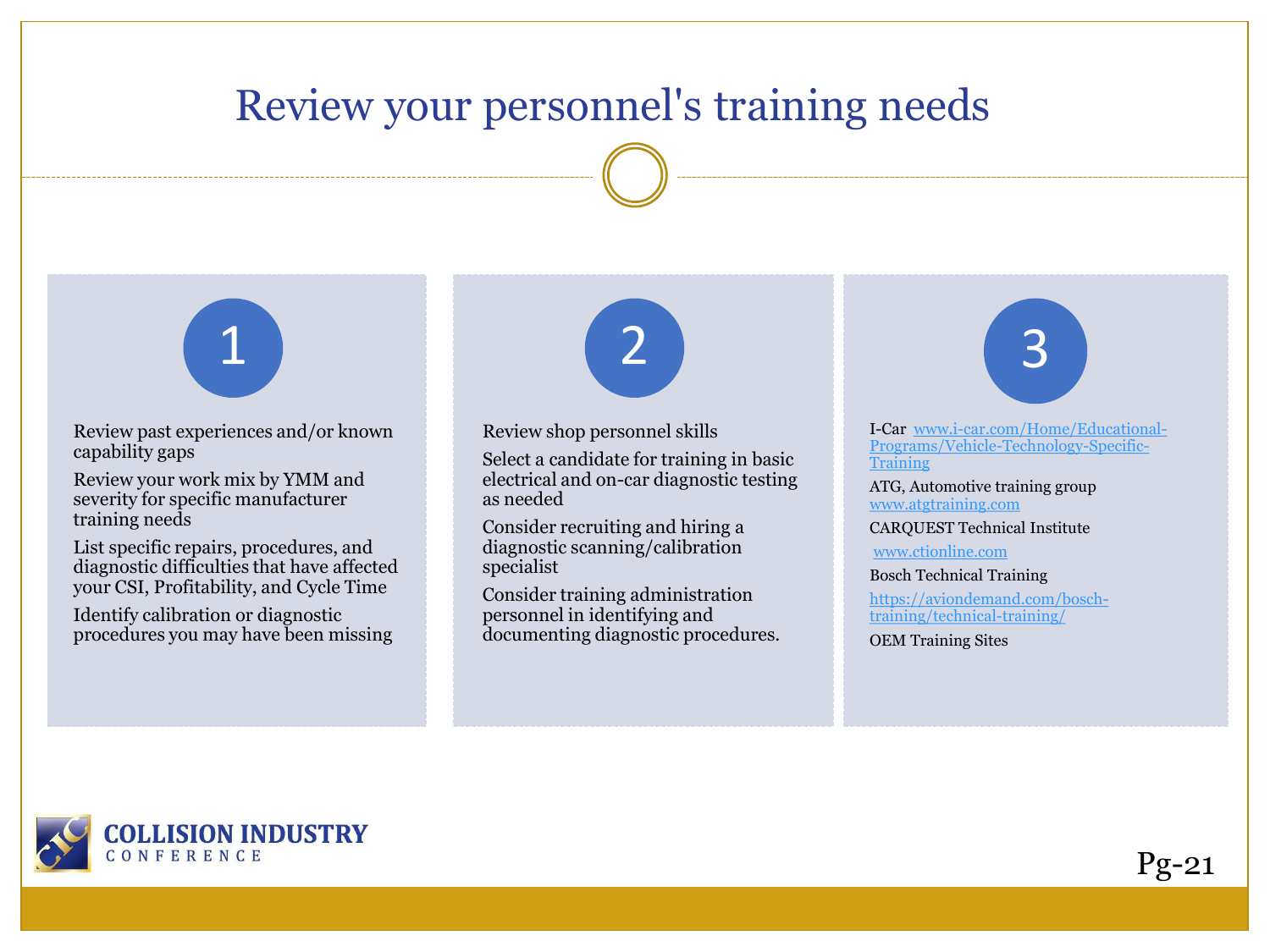### I-CAR Electric/Electronic System Training

*Courtesy of I-Car*

- Introduction to Diagnostics and Scan Tools VT210E01
- Basic Electronics Damage Analysis DAM13e
- Advanced Steering and Suspension Systems Damage Analysis DAM15
- Alternative Fuel Vehicle Damage Analysis ALT04e
- Alternative Fuel Vehicle Safety ALT05e
- Damage Analysis of Advanced Automotive Systems DAM07e
- Calibration of Front Facing Cameras and Front Radars VT200E01
- Safety Shield Technologies NI001E01
- Recently Launched Training!
	- Camera Calibration, Inspection, and Initialization Requirements VT215E01
	- Calibration Requirements for Blind Spot and Parking Assist Systems VT220E01
	- Steering Angle Sensor Overview and Diagnostics VT235E01
	- Windshields and Advanced Driver Assist Systems (ADAS) VT250E01

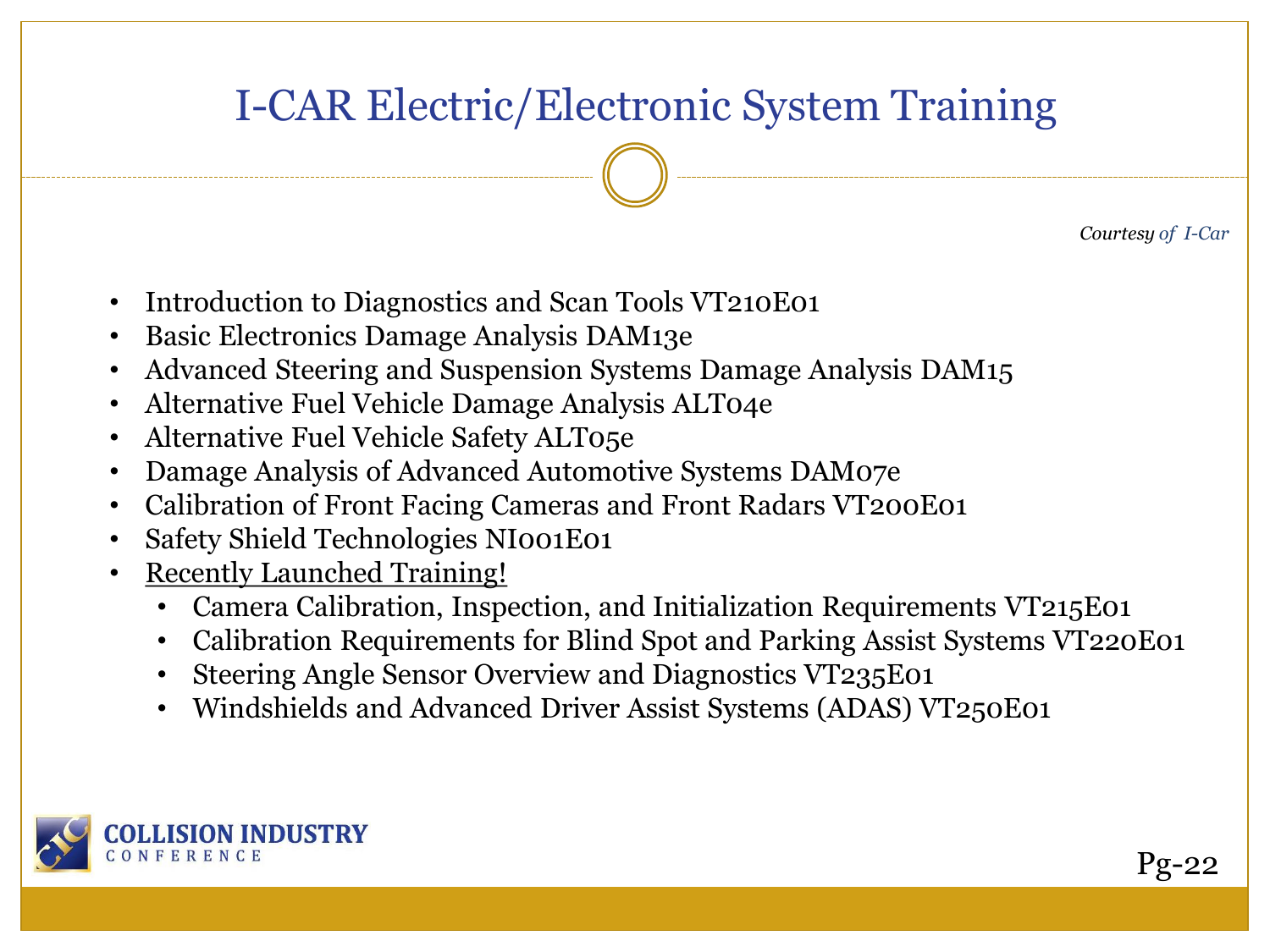### NEW! I-CAR Electric/Electronic System Training

*Courtesy of I-Car*

- Electronic Systems Diagnostics and Repair MK020V01
- Electrical Damage Inspection MK025E01
- Electrical Theory MK030E01
- Circuit Measurements with a Digital Volt Ohm Meter MK035E01
- Troubleshooting Basic Electrical Circuits MK180E01
- Wiring and Connector Service and Repairs MK185E01
- Initialization and Calibration of Electronic Systems MK190V01
- Control Module Programming Overview MK195V01
- Understanding Vehicle Communication Networks MK015E01
- Hybrid Vehicle Identification and Damage Analysis GE050E01
- Trim Removal and Installation MK001E01
- Removing Panels and Assemblies for Mechanical Access MK005E01
- Planning Mechanical Repairs MK010V01



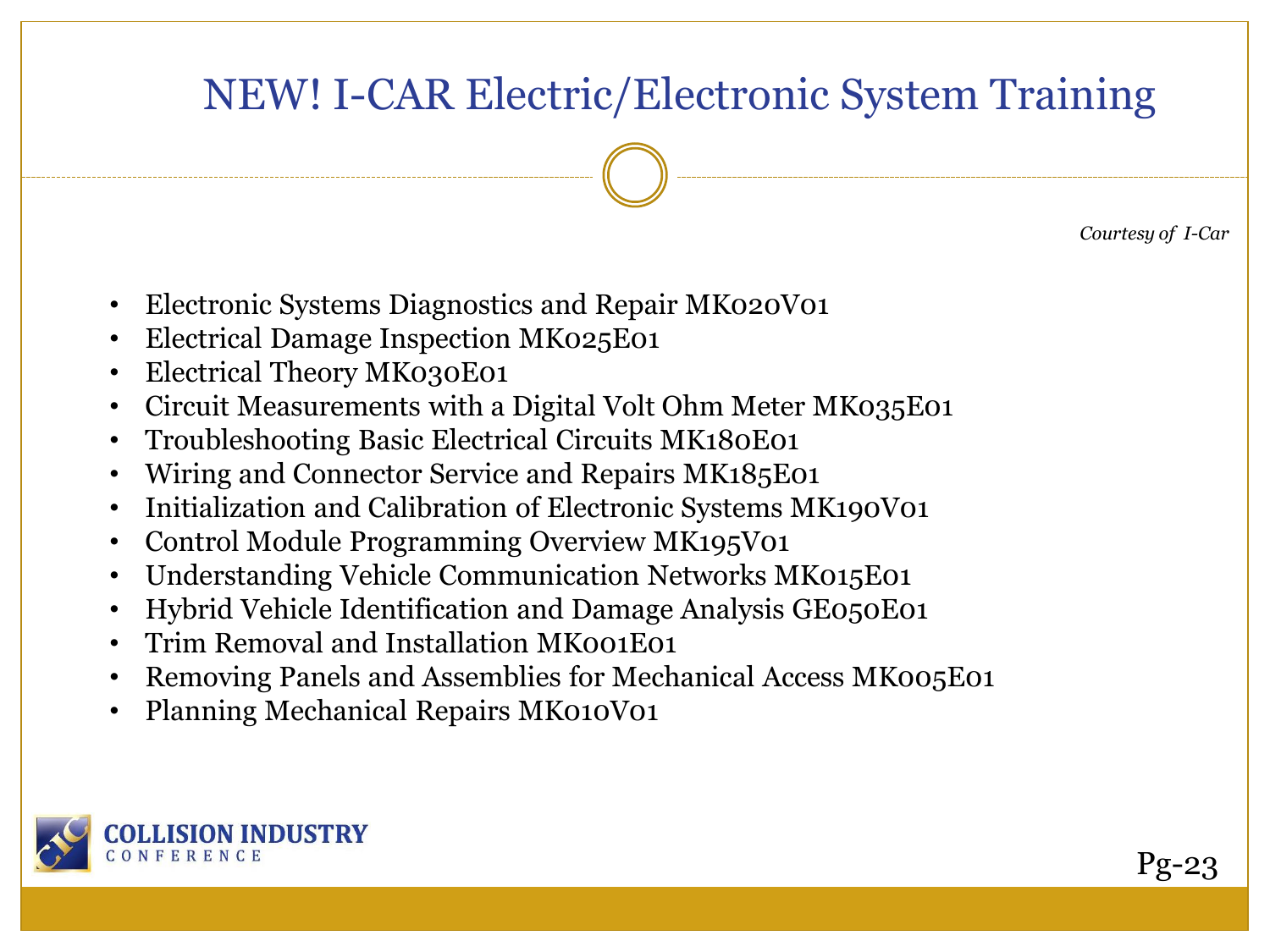## SOP Considerations: When and Why to Scan

- Determine if unseen issues exist before repairs are started to be documented and discussed
- Vehicles that have extensive electronic systems
- Identify electronic systems that may be damaged or have set codes
- Identify control modules or sensors that need to be recalibrated or programmed following specific repairs
- Dynamic calibrations may require extended road test under specific conditions before final scan can be completed
- When codes need to be cleared and re-checked
- Verify safety systems are working correctly before delivery
- Quality Control, Road test, verify functionality